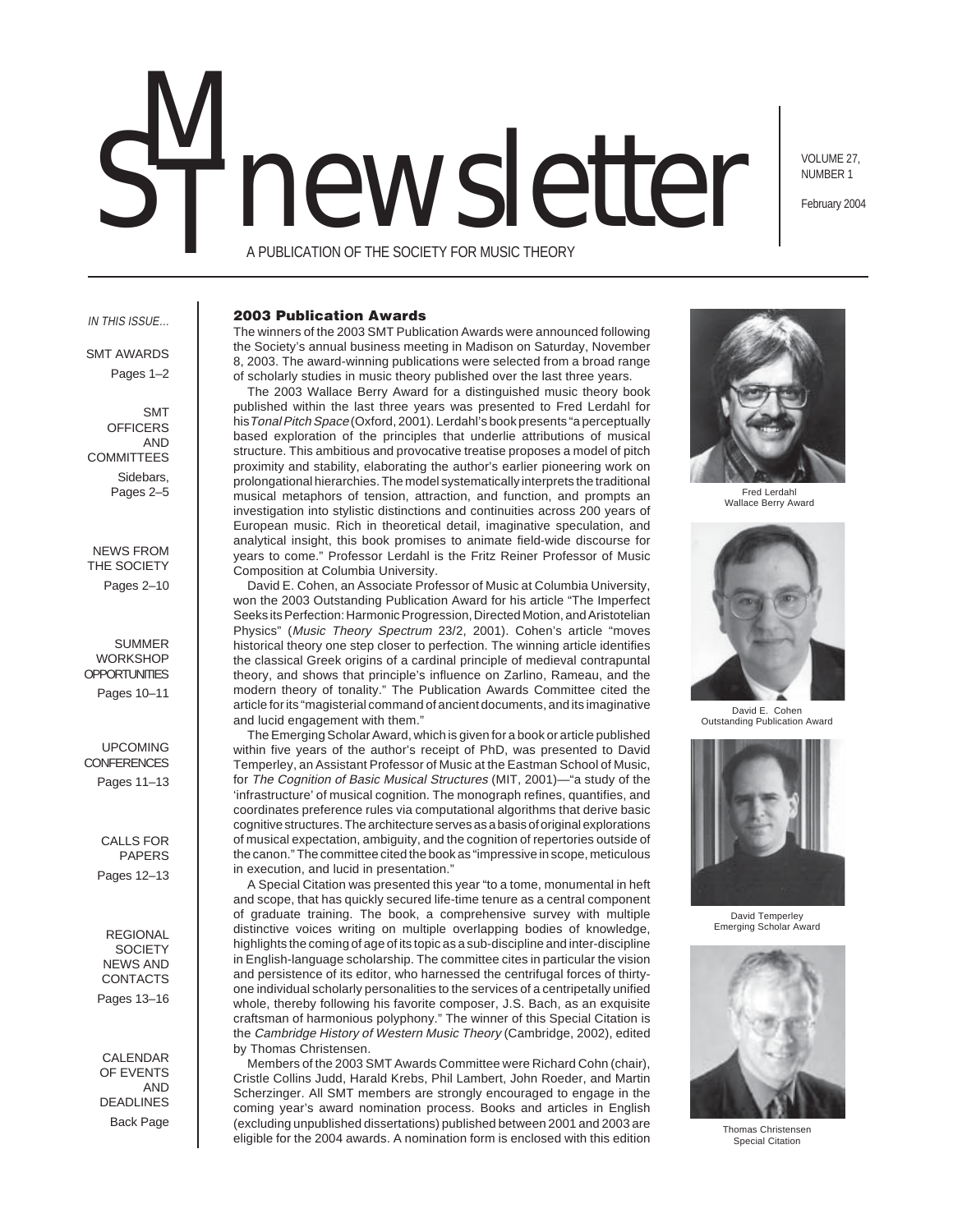# **SOCIETY FOR MUSIC THEORY 2004 Executive Board**

- Joel Lester President, 2005 Mannes College of Music 150 West 85th Street New York, New York 10024 (lesterj@newschool.edu)
- Elizabeth West Marvin Past President <bmarvin@esm.rochester.edu>
- Harald Krebs Vice President, 2005 School of Music University of Victoria Box 1700 Victoria, B. C. Canada V8W-2Y2 <hkrebs@finearts.uvic.ca>
- Gretchen Horlacher Secretary, 2004 School of Music Indiana University Bloomington, IN 47405 <ghorlach@indiana.edu>

### Claire Boge Treasurer, 2006 School of Fine Arts, Music Miami University Oxford, Ohio 45056 <bogecl@po.muohio.edu>

Victoria Long Executive Director (ex officio) <vlong@uchicago.edu>

Peter Kaminsky, 2004 University of Connecticut Lawrence Zbikowski, 2004 University of Chicago Kofi Agawu, 2005 Princeton University Lynne Rogers, 2005 Oberlin Conservatory of Music Warren Darcy, 2006 Oberlin Conservatory of Music Judith Lochhead, 2006 SUNY–Stony Brook

The Society for Music Theory publishes the SMT Newsletter in mid-February and August, with respective submission deadlines of December 1 and June 1.

Send materials at any time to: Mary I. Arlin, Editor, SMT Newsletter School of Music Ithaca College Ithaca, NY 14850-7240 fax: (607) 274-1727

of the SMT Newsletter. Nominations should be directed to: Cristle Collins Judd, chair, SMT Awards Committee, Department of Music, University of Pennsylvania, 201 S. 34th Street, Philadelphia, PA 19104-6313. Nominations can be made by postal mail on the enclosed form, or online at <http://www.societymusictheory.org/>.

# **NEWS FROM THE SOCIETY**

# **From the President**

For those of us whose personal memories span the years going back to the meeting at Northwestern University in 1977 at which the Society for Music Theory was created, the world of music theory nowadays is incommensurably different from what it then was. There were many of us who were passionately interested in issues of musical structure, in the intersections between systematic aspects of structure and their manifestations in artistic creations, in the histories of thinking about those structures, in the relationships of those structures and histories to our musical perceptions and performance, in the crossroads between theoretical and historical knowledge, in the differing perspectives and passions that multiple groups of listeners brought to music, in musing about what might be brought to our thinking by the as yet unheard perspectives of those whose thoughts had not found a voice, and in a host of related topics. But the forums within which this thinking could flourish—journals, conferences, forums for less formal discussions, and the networks of personal relationships that stimulate new ideas—were quite limited.

The Society for Music Theory today, into its second quarter-century of existence, now provides the vibrant forum for this and so much more. Last November's annual meeting in Madison was attended by about half the Society's total membership (!). Papers on a broad range of topics, special-interest-group discussions, the wonderful performance of John Harbison's string quartet with John present at the following reception, the innumerable chance conversations inspired by papers or just by serendipitously overheard remarks from another conversation . . . perhaps even the full eclipse of the moon so generously arranged, I'm sure, by the Local Arrangements Committee to occur at dinnertime . . . all wove together to form the texture that each of us will remember in our own ways.

All this does not happen by chance. The founders of the SMT and all its early leaders worked diligently to bring their visions to life, and watched as a later generation of members has animated the Society with its new breath. Dozens of program committees and local arrangements committees have toiled to produce conferences; editors have maintained not one but two flagship journals, awards committees have devoted enormous amounts of time to honor those whose works have helped to shape the field, others have created the SMT's electronic means of communication and have served as officers, as members of the Executive Board, on committees, and in interest groups.

Perhaps no one has done more than Elizabeth Marvin, who has just completed her term as president and now steps into that odd role of past-president (probably meaning that she is tapped for her wisdom and experience, but that her e-mail in-box is much less crammed than before). Betsy, I dare say, has probably attended more annual meetings than any other member in the history of the Society. She's served in innumerable roles: on the Executive Board; editing the Newsletter; on the Publications, Nominating, Status of Women, and Professional Development committees; . . . and somehow she had the time and energy to move her own career ahead and also win the Young Scholar Award. During her term as president, a host of accomplishments and new initiatives came to fruition. We commemorated the Society's Twenty-Fifth Anniversary with a celebratory banquet, launched the first stage of the SMT-25 Campaign (realizing a dream of her past-president, Thomas Christensen), and redesigned Music Theory Spectrum and the Society's Web site. Betsy was also the first president to work in tandem with a professional Executive Director, a necessary adjunct to our all-volunteer Executive Board and officers, in a partnership to help run our ever more complex Society. Behind the scenes, she did all the other things that an SMT president does to keep the wheels whirring. On a personal level, she was immeasurably helpful to me in the transition year during which I was president-elect.

Indeed, Betsy can serve as an inspiration to all of us. The SMT operates largely because of the devotion and hard work of its members. The Society exists in a space that was void before its birth. And every one of the Society's activities came into being because someone thought it was important enough to do what it took to create it.

At this moment in the Society's history, with a membership around 1,000, with ever more effective outreach to graduate students, international members, and younger scholars, there are many things the Society can do to provide even more services to its members while promoting the field as a whole. The SMT-25 Capital Campaign is designed to do just that. Its first two projects, Research Grants for Emerging Scholars, and Grants for Special Conferences and Workshops, will promote new study by younger colleagues, as well as the dissemination of research, and increased collegiality. This will happen only with the support that each member can provide. The possibilities are limitless for these projects and for other projects yet to be established.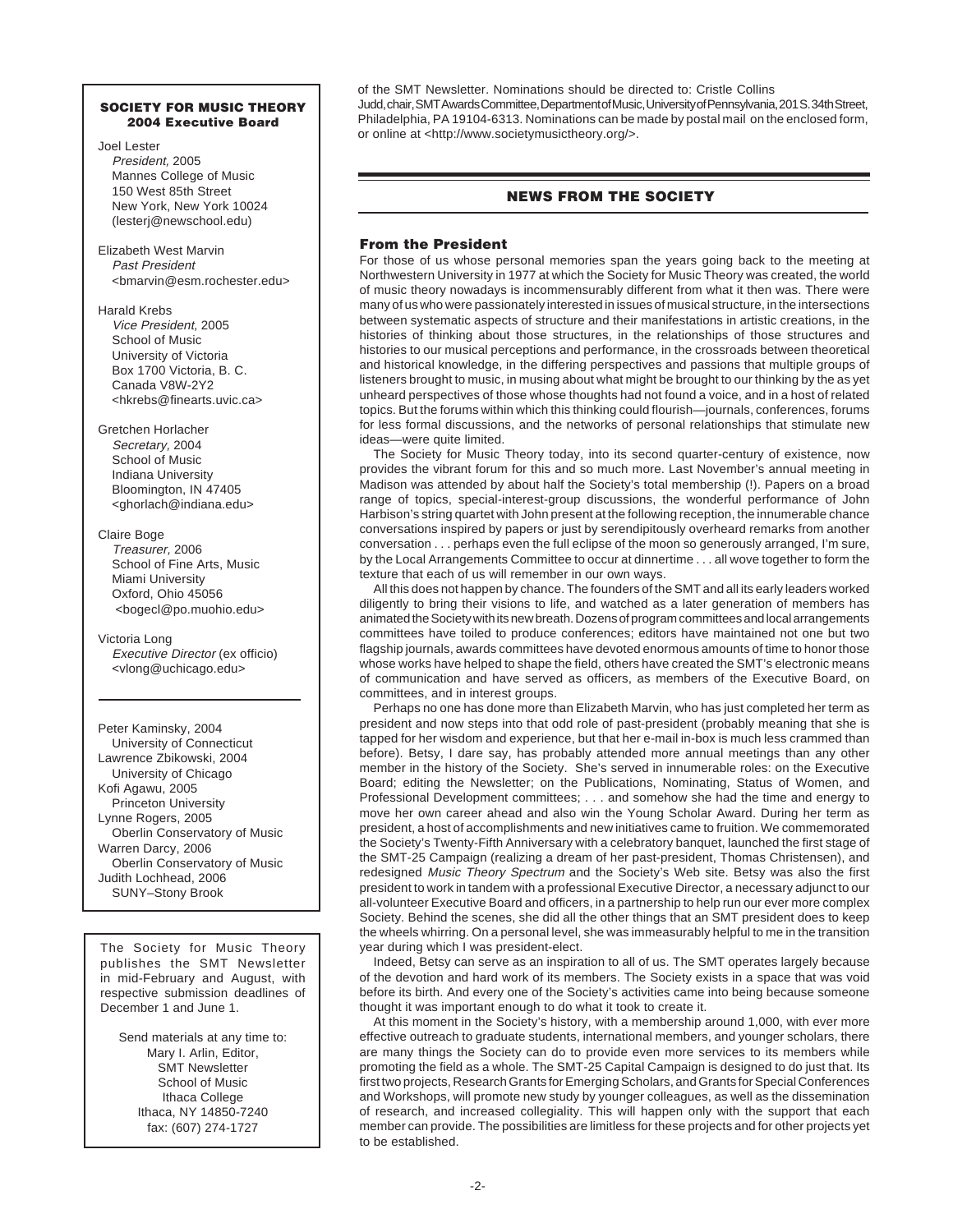I urge each of you to consider how you might help the Society throughout its second quartercentury by volunteering your time, imagination, and energy, and also by helping us create new initiatives.

—Joel Lester

# **From the Vice President**

As I begin my term as vice president, my duties are slowly being revealed to me in detail. One of my functions is to chair the committee that evaluates the Society's subvention grants. Information about these grants is provided elsewhere in this issue of the Newsletter. I encourage all members who require subventions for works accepted for publication to apply for the next competition; the postmark deadline is March 15. My duties also include acting as liaison for the Society's special interest groups, and for regional and affiliated societies. Any concerns that arise within these groups may be directed to me at <hkrebs@finearts.uvic.ca>; I shall do my best to assist in any possible way. I look forward to serving the Society for the next two years.

—Harald Krebs

# **Actions of the Executive Board**

Since the publication of the August 2003 Newsletter, the Executive Board has approved the following motions:

- 1. to approve the minutes of the 2002 Executive Board meeting in Columbus;
- 2. to continue purchasing general liability insurance annually;
- 3. to investigate the purchase of officers' and director's liability insurance;
- 4. to approve the treasurer's report for fiscal year 2002-3;
- 5. to reallocate our annual contributions to RILM (\$2,000), ACLS (\$440), and the National Humanities Alliance (\$500);
- 6. to investigate the need for a formal audit or a suitable alternative (who might provide such a service and at what cost?);
- 7. that we continue to use an accounting firm familiar with  $501(c)(3)$  organizations to prepare our official financial documents for filing with the appropriate agencies on an annual basis; 8. to create an ad hoc Bylaws Revision Committee to propose revisions to the bylaws;
- 9. to allocate \$5,000 annually toward additional support or salary for the Executive Director;
- 10. to reallocate to the Diversity Committee \$2,000 for the Minority Travel Grant and \$1,000 for the International Travel Grant;
- 11. that the Executive Board advises the president to expand the Nominating Committee from three to five members; the committee shall nominate six candidates for election to the Executive Board to fill two open slots;
- 12. to allocate \$4,000 for the purchase of a new server;
- 13. to accept the proposal of the Networking Committee to restructure the SMT-list, to be replaced by two lists, SMT-announce and SMT-talk;
- 14. to seek a quote for the cost of implementing an online membership directory;
- 15. to identify the expenses of the Program Committee as part of the annual conference budget;
- 16. that the Executive Board endorses the two new fundraising initiatives of the SMT-25 campaign;
- 17. that the president work with other members to establish guidelines for the adjudication of the grants established by the SMT-25 campaign;
- 18. that SMT provide a delegate to the New Groves Online Advisory Board, appointed by the president.

—Gretchen Horlacher, Secretary

# **SMT Publication Subventions**

Publication subventions are available from the Society for Music Theory and will be awarded on a competitive basis to any member in good standing. Awards are intended to reimburse authors for out-of-pocket expenses associated with the preparation and publishing of any article or book in the field of music theory that has been accepted for publication. Among the possible expenses to which the fund may be applied are the copying and setting of musical examples, the payment of copyright or permission fees, the production of graphic and illustrative material, and the development of any relevant computer software, audio material, or other multi-media components essential to the text's production. Funds are not intended to support the basic costs of publication (copyediting, in-house production, printing, binding, distribution, etc.) or costs associated with research and travel. Authors will be expected to submit receipts to the treasurer of the Society, documenting all covered expenses, within twelve months of the date of the award.

Applications should include **five copies** of the following five items:

- 1. A cover letter requesting a publication subvention, and including contact information.
- 2. A short abstract (approximately 1000 words) describing the work to be published and its
- contribution to the field of music theory.
- 3. A copy of the article in question, or in the case of a book, drafts of one or two representative chapters.

### **SOCIETY FOR MUSIC THEORY 2004 Committees**

# **Publications Committee**

Martha Hyde, chair Brian Alegant Mary I. Arlin Michael Cherlin Nicola Dibben Michael Klein Tim Koozin William Lake

# **2004 Program Committee**

Jonathan Bernard, chair Helen Brown Jane Clendinning Yayoi Uno Everett Taylor Greer Richard Kurth Joel Lester, ex officio

### **2005 Program Committee** Taylor Greer, chair

# **2004 Nominating Committee**

Poundie Burstein, chair Michael Buchler Lori Burns Lora Dobos Robert Gauldin

### **Publication Awards Committee**

Cristle Collins Judd, chair Daniel Harrison Ramon Satyendra Martin Scherzinger Fred Lehrdal **TRA** 

### **Committee on the Status of Women**

Janna K. Saslaw, chair Maureen Carr Jean Hellner Ellie Hisama Shaugn O'Donnell Laurel Parsons Deborah Rifkin Matthew Shaftel Joseph Straus Leigh VanHandel

### **Publication Subventions Committee**

Harald Krebs, chair Michael Cherlin Martha Hyde Judith Lochhead David Temperley

# **Membership Committee**

TBA, chair John Cuciurean Peter Kaminsky Nancy Rao Janna Saslaw

(continued, p. 4)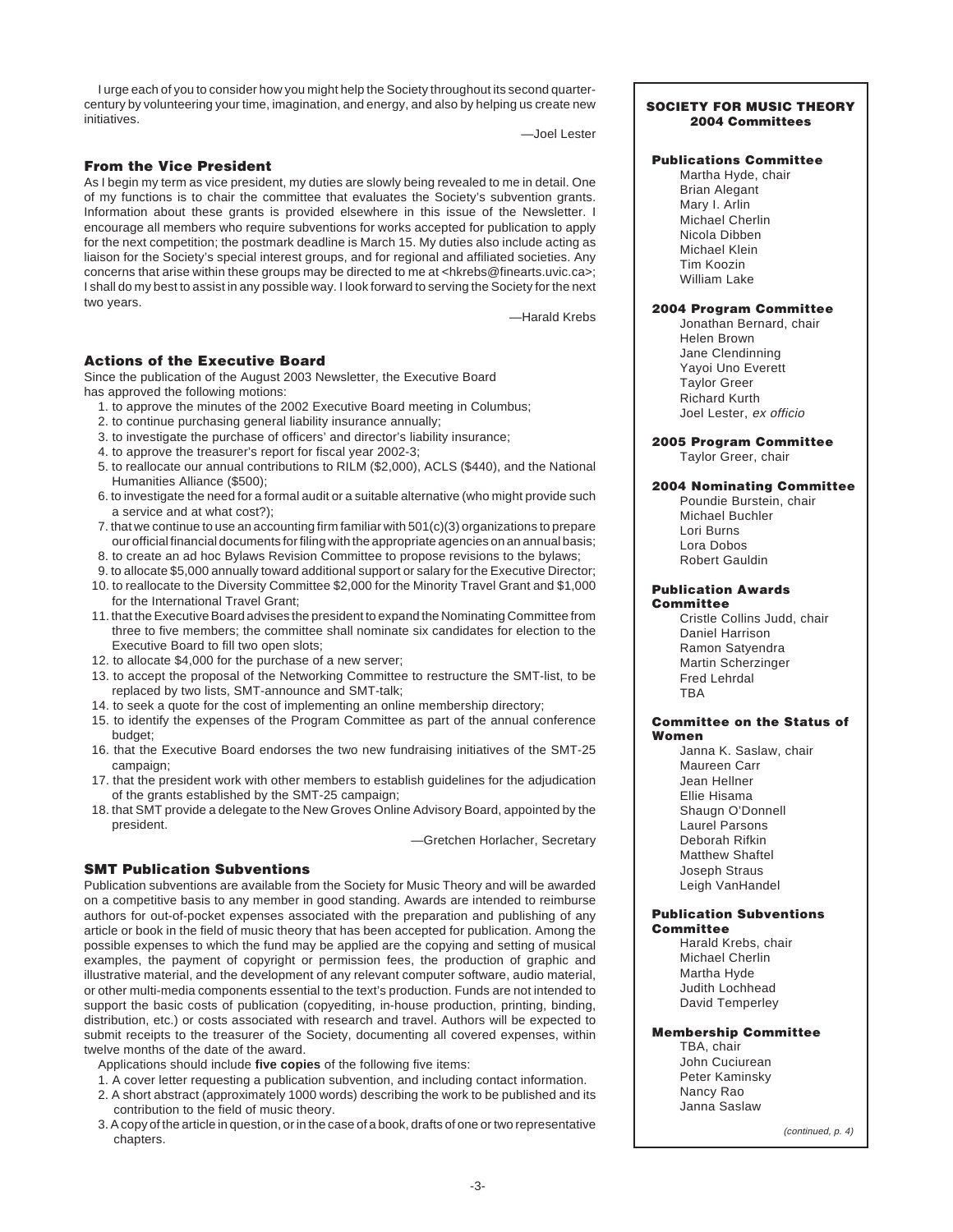# **SOCIETY FOR MUSIC THEORY 2004 Committees, continued**

# **Committee on Diversity**

Nancy Rao, chair Frederick Bashour Matthew Bribitzer-Stull Jocelyn Neal David Pacun Sevin H. Yaraman

### **Professional Development Committee**

John Cuciurean, chair Steven Bruns Gretchen Foley Christopher Hasty Anne Hawkins Aine Heneghan Joel Phillips Todd Waldman Robert Zierolf

# **Networking Committee**

Eric Isaacson, chair Michael Buchler Nora Engebretson David Hainsworth Martha Hyde, ex officio Tim Koozin Robert Kosovsky Joel Lester, ex officio Panos Mavromatis David Neumeyer Richard Plotkin Ciro Scotto Leigh VanHandel Brent Yorgason

# **Editors**

Brian Alegant, Editor Music Theory Spectrum Brian Hyer, Reviews Editor Music Theory Spectrum Tim Koozin, Editor Music Theory Online Jack Boss, Reviews Editor Music Theory Online Mary I. Arlin, Editor SMT Newsletter

### **Music Theory Spectrum Editorial Board**

Brian Alegant Richard Bass Candace Brower Michael Cherlin Dora Haninnen Richard Hermann Michael Klein Harald Krebs David Kopp Justin London Severine Neff Jay Rahn Philip Rupprecht Frank Samarotto

(continued, p. 5)

- 4. A letter to the author from the publisher or journal editor, confirming acceptance of the publication, and informing the author about expenses that the publisher or journal will not cover.
- 5. A detailed explanation of the expenses to which the grant would be applied. Where possible, documentation itemizing these expenses should be included.

Applicants may request funding up to \$1,500; however, given the limited funds available and the desire to support as many deserving requests as possible, grants may be made at lower amounts. Applicants are particularly encouraged to seek out matching funding from their home institutions. Only one SMT subvention grant will be awarded to support a given publication.

Grants are awarded twice a year. The deadline for applications is a postmarked date of March 15 and September 15 of each year. Submissions will be evaluated so that successful applications will be announced shortly after the deadline. The evaluating subcommittee will be chaired by the Society's vice president, Harald Krebs. The other members include Martha Hyde of the Publications Committee, Judith Lochhead of the Society's Executive Board, Michael Cherlin, and David Temperley. Applications for the spring round should be sent to: Victoria Long, Executive Director, Society for Music Theory, 405 Thornwood Drive, Chapel Hill, NC 27517. Any questions may be directed to the vice president at <hkrebs@ finearts.uvic.ca>.

# **Fall 2004 Publication Subvention Awards**

I am pleased to announce that in the Fall 2003 round of competition, the Publication Subventions Committee awarded two subventions: to Robert Hatten for his book Interpreting Musical Gesture, Topics, and Tropes, to be published by Indiana University Press; and to Harald and Sharon Krebs for their book My Songs Are My Diary: The Life and Songs of Josephine Lang, to be published by Oxford University Press. We congratulate the winners and look forward to the publication of their books.

—William Caplin, outgoing vice president and chair, Publication Subventions Committee

# **Committee on Diversity**

The SMT Committee on Diversity has continued to work on a number of projects to fulfill the Committee's charge to promote diversity—of ethnicity, culture, values, and perspectives. Currently we offer two travel grants to defray the cost of attending the annual SMT meeting: Minority Travel Grants and Travel Grants for Scholars residing outside of North America. This year Minority Travel Grants to attend the Madison meeting were awarded to the following graduate students in music theory and related fields: Christopher Endrinal, Clare Eng, Hubert Ho, Angela Lawrence, and Tim Saeed. Travel Grants for Scholars residing outside of North America were awarded to Aine Heneghan, Clemens Kemme, and Susan L. Kim. The two travel grants are available for the 2004 joint SMT/AMS meeting in Seattle. Please note the application deadline is September 12, 2004. For details, please see the committee Web site: <http://www.unc.edu/depts/music/SMT\_Diverse/travel-grant.html>.

We thank our retiring members—Steve Lindeman, Jocelyn Neal, and John Rahn—for their wonderful contributions and commitment to various projects initiated by this group. We extend special thanks to Jocelyn for an excellent job in maintaining the committee Web site.

The committee has devoted its work to expanding and extending the field of music theory into a more diverse range of musical traditions, performance practices, and cultural contexts. We welcome your ideas, inquiries, and participation. Please feel free to address your concerns to the chair of the SMT Committee on Diversity: Nancy Yunhwa Rao, School of Music, Florida International University, Miami, FL33199; <nyrao@ureach.com>.

# **Membership Committee**

At the annual business meeting for SMT in Madison, Chair Joseph Kraus reported a slight decline in individual members, particularly among students. However, SMT Treasurer Claire Boge reported a last-minute surge in renewals just before the conference, which should bring the total count into line with the previous year. On a more positive note, institutional subscriptions to *Music Theory Spectrum* rose by 6.6%, indicating success in our recent efforts to recruit libraries in America and Europe. Demographic representation in the society is stable, with a broad distribution of members among different age brackets and professional ranks. The Membership Committee includes John Cuciurean (Professional Development Committee), Peter Kaminsky (Executive Board Member), Nancy Rao (Committee on Diversity), and Janna Saslaw (Committee on the Status of Women).

—Joseph Kraus, outgoing chair

# **Committee on Professional Development**

The Society for Music Theory's Professional Development Committee is pleased to report that the Graduate Student Breakfast at the 2003 SMT Conference in Madison was attended by more than 60 graduate students, who took full advantage of this opportunity to meet, greet, and socialize while enjoying breakfast sponsored by the Society and hosted by the PDC. Details regarding next fall's Graduate Student breakfast wil be available in the 2004 Joint SMT/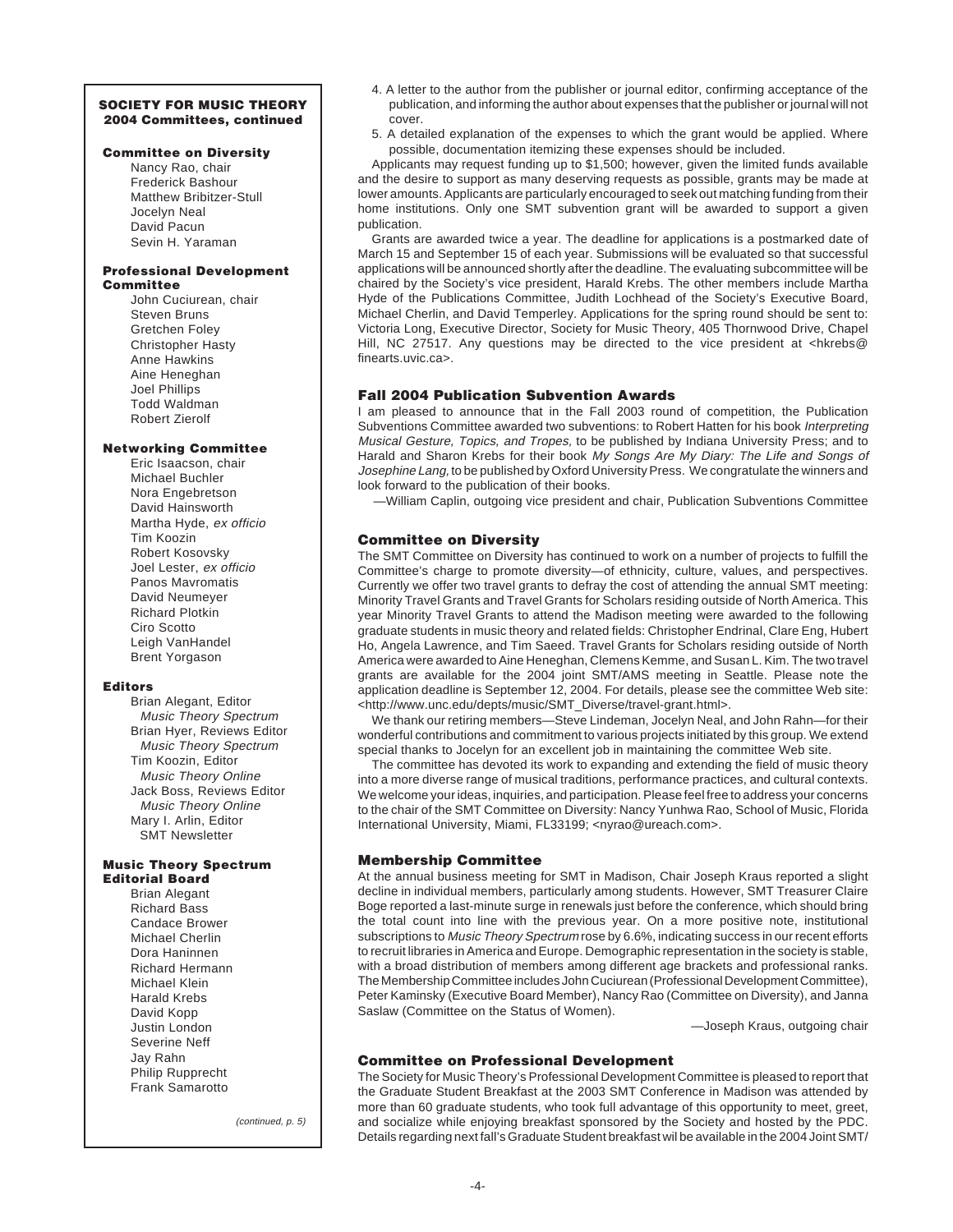AMS Meeting program and in the August edition of the Newsletter. Please encourage your students and graduate student colleagues to attend this event.

The Conference Guides program was also in operation at the 2003 meeting, and it will continue next year. This program matches up newcomers to the annual meeting with experienced conference-goers, who then arrange to meet for a cup of coffee and chat or to go together to a meeting session. Those wishing to either serve as a guide or have a guide may check the appropriate boxes on their 2004 Conference Registration form.

The Mentoring program also continues this year, with a new web form on the SMT server. The PDC is seeking members of the Society who will be willing to serve as mentors; this will allow us to make pairings as requests come in. Music theorists at any career stage may either volunteer to be a mentor or request a mentor, and it is possible to mentor someone earlier in their career while seeking the assistance of a mentor for your own career development. The web form includes a place to specify which issues the mentor pairing will address. Check the SMT Web site for more information.

Based on the success of the Curriculum Vitae review element of the PDC session at the 2002 SMT meeting, the PDC will be making a time available at the meeting each year for those who are currently applying for positions and graduate students who will be applying in coming years to have their CV and cover letter reviewed by senior members of the Society, and to receive one-on-one guidance on improving these essential job application documents. For the 2004 meeting, the PDC has proposed a session on Writing for Publication.

John Cuciurean has agreed to serve as chair of the Professional Development Committee, as current chair Jane Piper Clendinning's term ended as of the 2003 SMT conference; Beth Crafton Bowers, an energetic and active student member of the PDC, completes her term also. The committee welcomes new members Gretchen Foley (University of Nebraska–Lincoln) and Aine Heneghan (Trinity College, Dublin), whose terms on the committee will be from 2004–06. Current members Steven Bruns (University of Colorado–Boulder), Todd Waldman (Yale University), and Robert Zierolf (University of Cincinnati) will serve through SMT 2004; Joel Phillips (Westminster Choir College of Rider University), Christopher Hasty (Harvard University), and Anne Hawkins (University of South Florida) through SMT 2005. Those with suggestions regarding future activities of the Professional Development Committee may contact any current member or the chair to share your ideas for ways this committee may continue to serve the professional development needs of the music theory community.

—Jane Piper Clendinning, outgoing chair

# **Networking Committee**

Beginning in early December, we again began having troubles with Boethius, the SMT file server. This has affected the SMT Web site, including Music Theory Online, as well as all email lists hosted on Boethius. Fortunately, smt-list has been hosted on another server and has not been affected. Service was restored in early January. Meanwhile, in the Madison meeting the Executive Board approved funds for a new server. We are pleased that the University of Texas at Austin has agreed to take over as host of our server. There, it will be under the care of an experienced system administrator, which, together with the improved hardware and more stable software configuration, will improve reliability of our network operations.

The Executive Board has also approved changes in the society's electronic mail lists. Smtlist will be replaced with two new lists. The first, smt-announce, will be for announcements of interest to members of the professional music theory community. These might include items such as conference announcements, calls for papers, new journal issues, new books, job postings, and advertisements for commercial products (with limitations). The second list, smttalk, will be a forum for the discussion of topics of interest to the professional music theory community. It is intended to facilitate communication among music theorists by providing a forum for the sharing, discussion, and debate of ideas; for posting questions; and for gathering information. The new structure is designed so that Society members who do not want to receive the volume or type of mail generated by smt-list will still be able to receive announcements that remain of professional interest to them. Both lists will be moderated, and cross-posting will not be allowed. More detailed guidelines will be posted at the time the new lists are started, which will occur shortly after the new server is in place. Further information on the transition will be sent to smt-list and posted on the SMT Web site.

One of the major projects for the coming year will be implementation of a new online membership database, which will allow people to join the Society, change their membership information (address, etc.), subscribe to e-mail lists, and vote in online elections more easily. —Eric Isaacson, chair

### **Publications Committee**

The publications of the Society continue to thrive. Daniel Harrison completed his three-year term as editor of Music Theory Spectrum and has been succeeded by Brian Alegant. Adjudications from March 2003 to October 2003 were completed for 39 submissions and 5 were accepted for publication (13%). (This number includes 13 submissions from the previous editorship that were eventually rejected or resubmitted.) As in recent years, the most submissions were received in post-tonal topics (16), with far fewer in tonal topics (5), in history of theory (5), in aesthetics and philosophy (8), and in popular and early music (5). With his first issue forthcoming, Professor Alegant is particularly concerned that submissions continue to

### **SOCIETY FOR MUSIC THEORY 2004 Committees, continued**

### **Music Theory Online Editorial Board**

Nicola Dibben Marion Guck Robert Hatten Julian Hook Tim Koozin Andrew Mead Peter Schubert

### **Local Arrangements**

2004 for Seattle: James Denman (with Stephen Rumph, AMS chair) <srumph@u.washington.edu> 2005 for Boston: David Kopp and Deborah Stein, co-chairs 2006 for Los Angeles: TBA

### **SMT—25 Campaign Committee**

Thomas Christensen, chair Allen Forte, honorary chair Joseph Kraus Joel Lester, ex officio Justin London Janet Schmalfeldt Joseph Straus Elizabeth West Marvin, ex officio

# **Legal Advisor**

Wayne Alpern <waynealp@aol.com>

### **Contacting the Society**

Society for Music Theory Victoria Long, Executive Director University of Chicago Department of Music 1010 East 59th Street Chicago, IL 60637 telephone: (773) 702-8009 e-mail: <SMT@listhost.uchicago.edu>

be reviewed within three months. To help insure this goal, the Publications Committee recommended to the Executive Board that the MTS Editorial Board be expanded by one member in each of the next three years, bringing the total number up to 15 from its current 12; this recommendation was accepted by the Executive Board. Because of the varying amount of institutional support provided to past editors of Spectrum, the Publications Committee recommended to the Executive Board that it provide adequate funds to future editors, if needed, for editorial operations; the Executive Board accepted this recommendation.

Last year the Publications Committee voiced concern about the small number of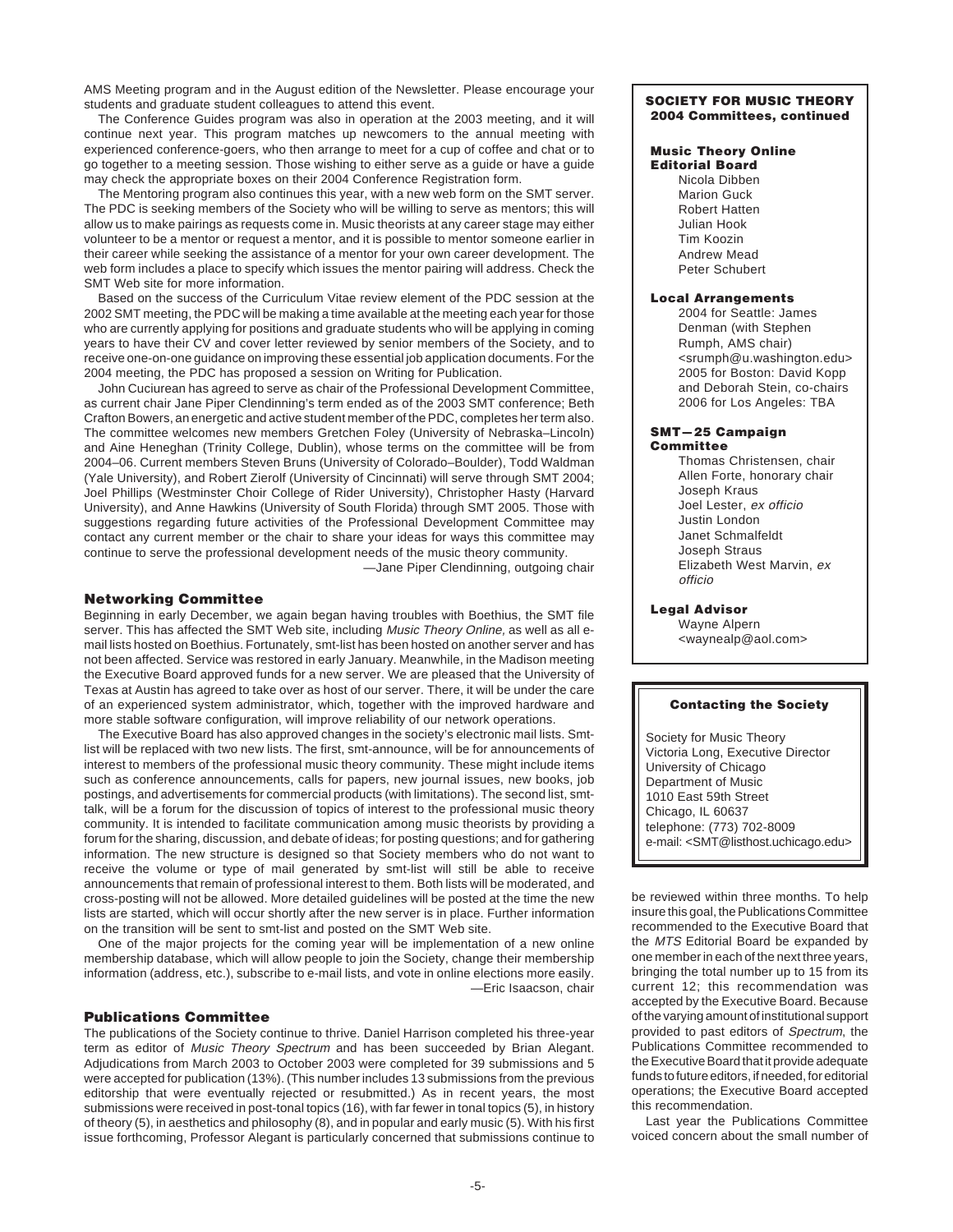# **SMT Membership Reminder: It's Time to Renew**

SMT members whose membership is not current still receive the February issue of the SMT Newsletter. To receive future mailings, including Spectrum and the August Newsletter (containing conference information), make sure to renew your membership now. SMT dues are payable by VISA or MasterCard, as well as by personal check or money order in U.S. funds. Send membership renewals to Music Theory Spectrum, University of California Press, Journals Division, 2000 Center Street, Suite 303, Berkeley, CA 94720-1223.

You may also renew your membership electronically through the "membership" section of the SMT home page <http://societymusictheory.org> or directly at <http://societymusictheory. org/smt/join-smt.html>.

Through your membership dues you help support the numerous free services offered by SMT—including networking services—as well as gain the opportunity to contribute to the Society's profile through committee participation. A complete listing of membership benefits may be found on the SMT Web site.

# **Reminder**

The University of California Press handles SMT's membership list. When you renew your subscription, you are renewing your membership in SMT automatically.

# **Moving?**

To ensure that you receive both your Music Theory Spectrum and the SMT Newsletter in a timely fashion, please notify the University of California Press of your change of address at least 30 days prior to your move. To complete an online address change go to <http:/ /www.ucpress.edu/journals/mts/>. Send address changes via the Internet to <jchad@ucpress.ucop.edu>. General customer service inquiries should be sent to <journals@ ucop.edu> and claims for missing issues should be sent to <http:// www.ucpress.edu/journals/mts/>.

acceptances of articles by women in MTS and asked the Editor to explore possible reasons. After reviewing data for his three-year term from a number of different perspectives, Professor Harrison concluded that while the acceptance rate for submissions by women (19%) was close to the overall historical average (20%–25%), there were proportionately fewer submissions from senior women (associate professor and professor). Because the acceptance rate for senior scholars in Vol. 23–25 was approximately 56%, fewer submissions by senior women accounts in large part for under representation of women in MTS. However, this fact alone can be somewhat misleading since the proportion of senior women in SMT is far smaller than that of senior men and of women in more junior ranks.

Brian Hyer has now completed his term as Reviews Editor of Spectrum, one marked by reviews of books from a remarkably broad range of intellectual interests. Of special interest is the upcoming reviews forum on The Cambridge History of Western Music Theory. While last year there was a noticeable decline in publications received, this year there has been an

# **2003 SMT Program Committee Report**

After having invited Janet Schmalfeldt to present the 2003 Keynote Address in Madison, the Program Committee met in March 2003, to select presentations from among proposed papers and special sessions. Committee members included Jonathan Bernard, Norman Carey, John Covach, Walter Everett (chair), Ellie Hisama, Elizabeth West Marvin (ex officio), and Lawrence Zbikowski. The Committee had received 156 individual proposals and nine special-session proposals entailing another 40 papers. As stated in the Call for Papers, special-session contributions were considered individually as well as session constituents, and the Committee exercised its prerogative by adjusting proposed special sessions in three instances. The Committee accepted 57 individual papers (37% of those proposed) and an additional 27 papers (67%) as part of six special sessions.

Following are numbers of accepted and proposed papers by topic; special-session papers are included, and many fall into more than one category:

| A. Periods/Genres:               | Accepted       | Proposed       |
|----------------------------------|----------------|----------------|
| Pre-Baroque                      | 1              | 3              |
| <b>Baroque</b>                   | 8              | 15             |
| <b>Classical Period</b>          | 0              | $\overline{7}$ |
| 19th-century                     | 12             | 30             |
| 20th-century                     | 36             | 79             |
| B. Approaches/Topics:            |                |                |
| critical/philosophical           | 12             | 33             |
| computer-related                 | 4              | 8              |
| contour/gesture/motive           | 3              | 10             |
| feminist/gender                  | 6              | 9              |
| form                             | 9              | 23             |
| harmony/tonality/counterpoint    | 15             | 31             |
| history of theory/document study | 16             | 24             |
| jazz/popular music               | 16             | 34             |
| mathematical                     | $\overline{2}$ | 4              |
| media/publishing                 | 1              | 6              |
| neo-Riemannian/transformational  | 5              | 11             |
| pedagogical                      | 10             | 15             |
| perception/cognition             | 5              | 16             |
| performance/bodily issues        | $\overline{7}$ | 14             |
| rhetoric/hermeneutic             | 1              | 6              |
| rhythm/temporality               | 10             | 20             |
| Schenkerian                      | 8              | 14             |
| semiotic                         | 4              | 5              |
| set-class/12-tone                | 9              | 14             |
| song/opera/vocal music           | 12             | 26             |
| timbre/texture/register          | $\overline{2}$ | 9              |

Below is a tabulation by gender of individuals who submitted proposals. These figures are estimates only, based on given names. Multiple proposals from a single person are counted only once; all presenters are counted for session proposals.

|                   | female   | male      | totals |
|-------------------|----------|-----------|--------|
| rejected          | 28       | 90        | 118    |
| accepted          | 21 (23%) | 72 (77%)  | 93     |
| totals (proposed) | 49 (23%) | 162 (77%) | 211    |

—Walter Everett, chair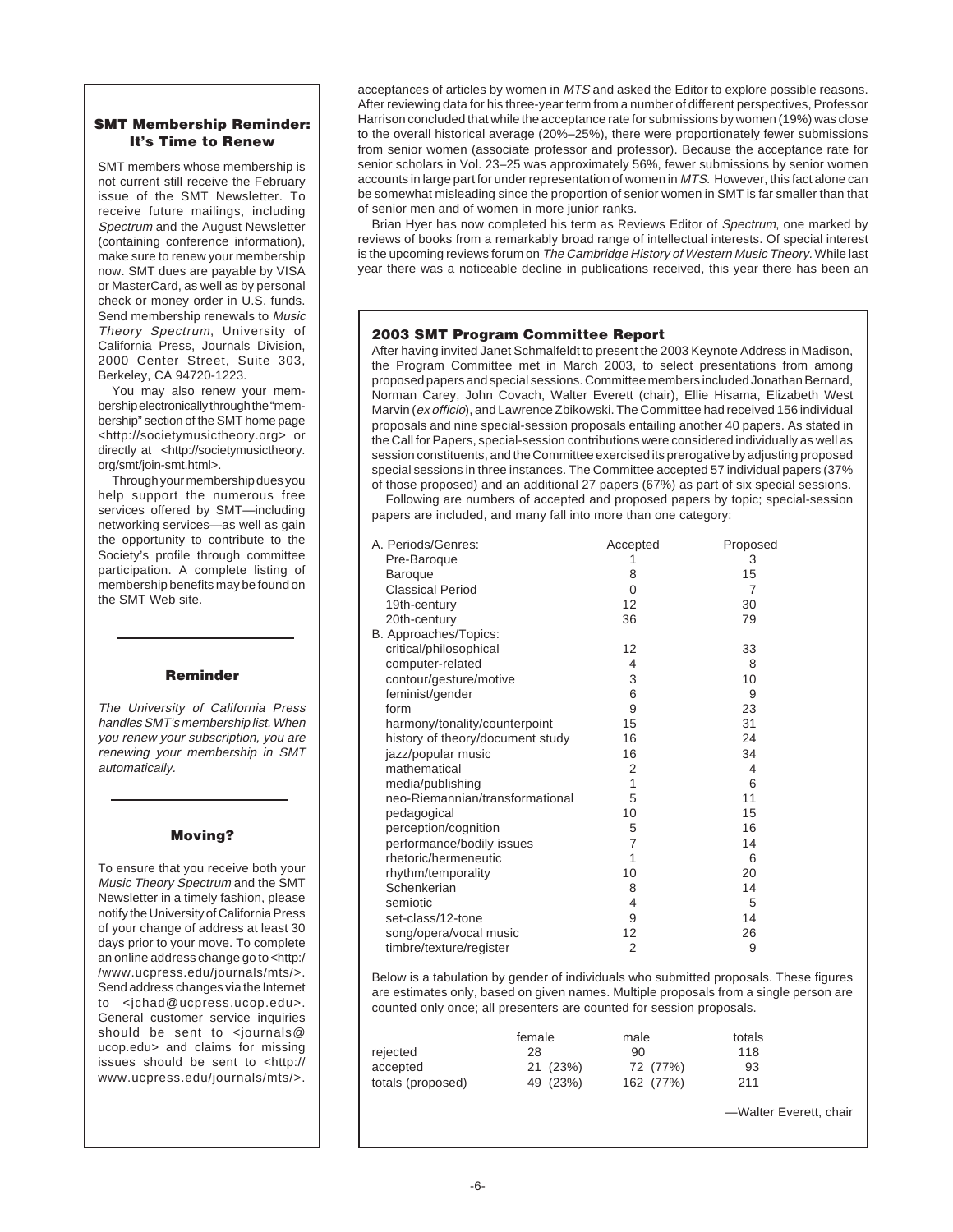increase—although the decline in the number of books explicitly devoted to music-theoretical or analytical topics continues.

Under the able editorship of Tim Koozin, four issues of Music Theory Online were published in 2003. These issues include a total of 16 items: 9 articles, 3 SMT banquet speeches, 2 book reviews, 1 conference review, and 1 commentary. This represents a marked increase over last year's output. This past year, MTO received 20 submissions, an increase of 6 (42%) over last year. Of these 20 submissions, 8 (45%) were accepted. Professor Koozin is particularly grateful for the fine work of Brent Yorgason as managing editor. Jack Boss has served as an excellent reviews editor this past year; he has commissioned a number of reviews of books that cover a broad range of topics.

Now in the final year of her second term as Newsletter editor, Mary Arlin continues to do a superb job of getting the Newsletter out on time, packed as always with up-to-date and accurate information. She also continues to be grateful to the membership for their conscientious forwarding of news and events of interest to the Society at large. The Executive Board has asked the Publications Committee to make a recommendation this Spring about possible changes in content and format for the Newsletter, at which point a new editor will be appointed. The Society is immensely grateful for Professor Arlin's generosity and hard work over the past years—she will be very hard to replace.

Lastly, the Publications Committee recommended to the Executive Board that SMT be represented on the Advisory Panel of Grove Music Online, newly acquired by Oxford University Press; the Executive Board accepted this recommendation.

—Martha Hyde, chair

### **Committee on the Status of Women**

The committee would like to thank departing members Teresa Davidian, Patricia Hall, and Nancy Rogers for all their hard work. We welcome new members Ellie Hisama, Deborah Rifkin, and Joseph Straus. The continuing committee members are Maureen Carr, Shaugn O'Donnell, Janna Saslaw (chair), Matthew Shaftel, Leigh VanHandel, and student members Jean Hellner and Laurel Parsons. The CSW wishes to remind all who write letters of recommendation that they should not make any comments about or references to the applicants' personal lives: marital status, health issues, sexual orientation, race, ethnicity, etc.

At the national meeting in Madison, the CSW presented its special session, "Feminist Pedagogy and Music Theory." The session included papers by Susan Cook (University of Wisconsin–Madision), Elizabeth Sayrs (University of Saskatchewan), and Gillian Rodger (University of Wisconsin–Milwaukee); the respondents were Lori Burns (University of Ottawa) and Fred Maus (University of Virginia). Susan's paper was entitled "Theorizing Globally, Teaching Locally." She pointed out that we must always "strive for larger, wider-ranging views," incorporating interdisciplinary work, even if this is a difficult task. Elizabeth Sayrs spoke about "Resources for Feminist Pedagogy and Music Theory." She discussed the dynamics of relationships not only between teachers and students of different class, gender, and racial backgrounds, but also the relationship between teachers and their mentors and other authority figures. We hope to be able to include her bibliography on the CSW Web page soon. Gillian Rodger's paper dealt with "Practicing Feminist Pedagogy in the Music Classroom." As an ethnomusicologist, she places music within the ideological arguments of a particular time, simultaneously highlighting similar arguments in the present day. Fred's and Lori's responses discussed the methodology of music theory, key points in bringing feminist approaches to the classroom, and the obstacles faced when one challenges accepted categories in our field.

Anyone interested in the work of the CSW is invited to join our discussion group, the CSWaffiliates list. Please send an e-mail to <majordomo@lists.stanford.edu> with the text "subscribe" csw-affiliates" in the body of the e-mail.

—Janna Saslaw, chair

### **SMT/AMS Seattle 2004**

The Society for Music Theory and the American Musicological Society will hold their 2004 national meetings jointly in the Queen City of the Pacific Northwest, Seattle. Dubbed also the Emerald City, Seattle rests as a green isthmus between lakes, bays, and Puget Sound. Ringed by the Cascade and Olympic ranges, dominated by the glacial majesty of Mount Rainier, Seattle combines urban sophistication with stunning natural beauty. Despite a reputation for rain, the city enjoyed a remarkably warm summer and a clear, sunny fall this year. November brought mostly crisp blue days, flaming leaves, and a shimmering halo around the skyline and mountain peaks.

The combined meeting will take place November 11–14 at the Sheraton Hotel, in the heart of downtown Seattle. Members can stroll to the famed Pike Place Market, the Seattle Art Museum, or Benaroya Hall, home of the Seattle Symphony. On a sunny day, nothing beats a ferry ride across Puget Sound for a stunning view of the city and its surroundings. Or take a short ride on the monorail, leading to Seattle Center and the Experience Music Project (EMP), where members can admire Frank O. Gehry's bold architecture and explore the leading interactive museum of American popular music.

Superb restaurants abound within easy walking distance. Nationally acclaimed local chefs have placed the city solidly on the map of international cuisine. The regional bounty is rich:

### **SOCIETY FOR MUSIC THEORY Abbreviated Statement of Revenues, Expenditures, and Changes in Fund Balance 10/31/02–10/30/03**

### **Revenues:**

| Income from UCPress* \$27,225.88 |             |
|----------------------------------|-------------|
| Proceeds from 2002 Conference    |             |
|                                  | 12.949.98   |
| Interest income                  | 1.419.75    |
| Voided check                     | 178.07      |
|                                  | \$41,773.68 |

### **Expenditures:**

| Newsletter                 | \$5.413.84  |
|----------------------------|-------------|
| <b>Music Theory Online</b> | 4.350.75    |
| <b>SMT</b> website         | 1,835.07    |
| 2003 Conference (Program   |             |
| Committee)                 | 7.497.82    |
| <b>Grants and Awards</b>   | 4.564.22    |
| ACLS and NHA dues          | 940.00      |
| RILM Donation (2003)       | 2.000.00    |
| Secretary                  | 1.231.33    |
| Treasurer                  | 1,172.31    |
| <b>Executive Director</b>  | 5.850.06    |
|                            | \$34.855.40 |

### **Summary:**

Total revenues \$41,773.68 Total expenditures -34,855.40 Revenues minus expenditures \$6,915.28

### **\*UCPress transactions:**

| Total income                      | \$93.201.62  |
|-----------------------------------|--------------|
| <b>Production costs</b>           | $-33.578.58$ |
| Promotion and membership services |              |
|                                   | $-4.436.67$  |
| Press fee                         | $-27.960.49$ |
| <b>Balance to SMT</b>             | \$27.225.88  |
|                                   |              |

# **TOTAL ASSETS\*\***

**\$80,813.24**

\*\*Not including SMT-25 Account Balance.

The full fiscal report for the Society, 2002–03, is available from Claire Boge and was distributed at the business meeting in Madison.

salmon, shellfish, sweet onions, mushrooms, stone fruits, berries, and asparagus. The culture overflows with liquid delights—coffee, microbrews, and wine. Given its easy proximity to the Pacific Rim, Seattle's collaborative cuisine also takes full advantage of Asian ingredients and embraces the city's many cultural influences to create cutting-edge fusions and ambrosial works of art.

This year's special entertainment spotlights Seattle's early-music scene. The Early Music Guild will host Andrew Manze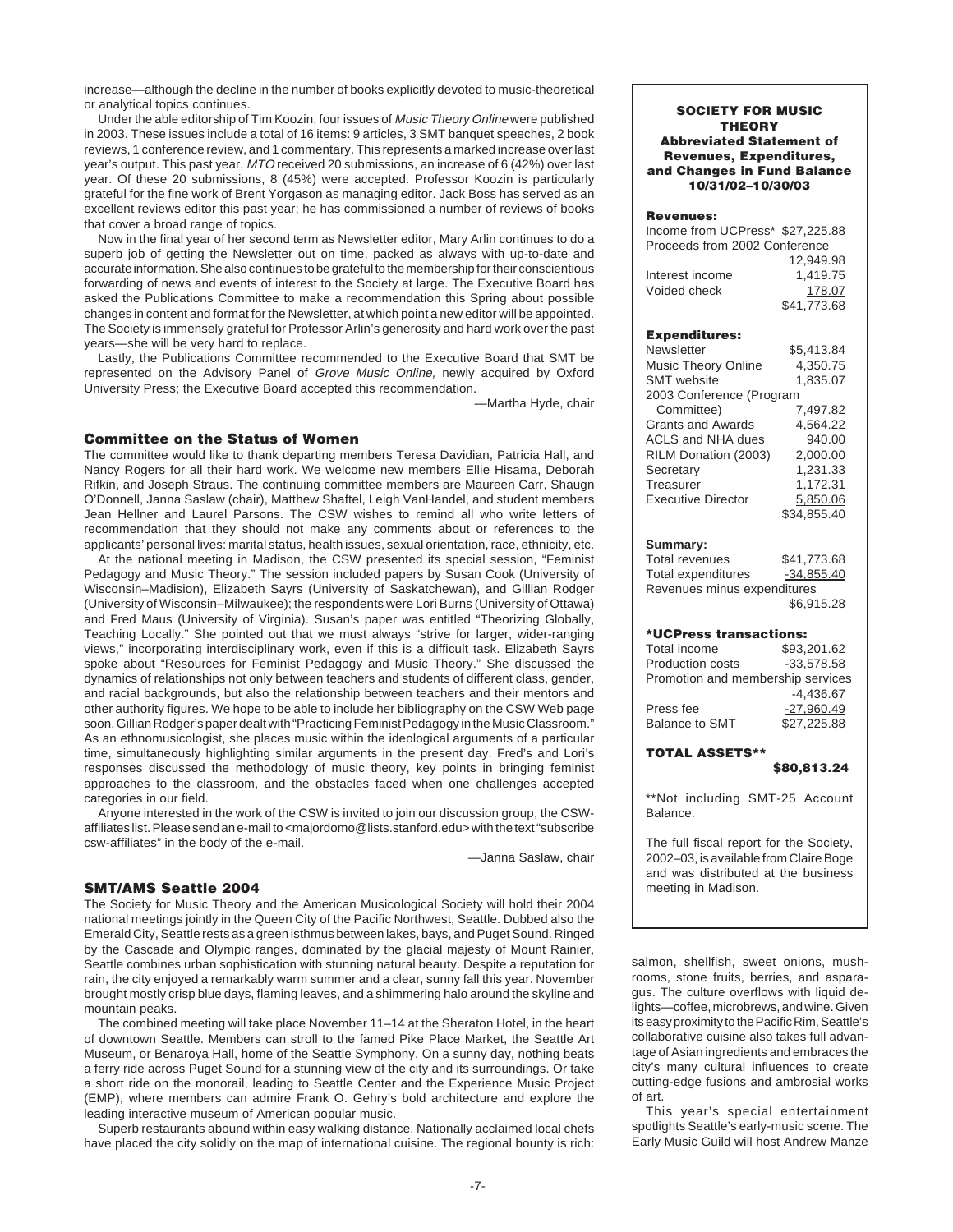and the English Concert, who perform instrumental works of the Italian Baroque. Gallery Concerts and Seattle Early Dance will present a program of French Baroque ballet, accompanied by Janet See, Margriet Tindemans, and Jillon Stoppels Dupree. Rounding out the genres, Seattle's Tudor Choir will combine with Portland's Cappella Romana to present an East-West program of vocal polyphony, balancing Byzantine chant, English Renaissance motets, and the work of Canadian-Greek composer Christos Hatzis. More modern tastes may prefer the Seattle Chamber Players' program of works by George Crumb, John Cage, and Earle Brown. And the Seattle Symphony, conducted by Gerard Schwarz, offers an evening of Viennese Romanticism, featuring Brahms's Second Symphony, Beethoven's Egmont Overture, and Karl Goldmark's Violin Concerto. In recognition of Seattle's reputation as the capital of alternative rock, an excursion to the EMP will feature a special performance by the rising Seattle band Visqueen.

The AMS meeting Web site <www.ams-net.org/seattle> is taking shape and will continue to grow between now and the meeting. Stay tuned for travel and registration information, roommate services, student activities, concert ticket purchases, and so on. We look forward to welcoming you to the Northwest!

—James Denman, SMT Local Arrangements, with gratitude to Stephen Rumph and The Seattle Convention and Visitors Bureau <http://www.seeseattle.org/>

# **NEWS FROM THE MUSIC THEORY INTEREST GROUPS**

# **Music Cognition Group**

The Music Cognition Group (MCG) brings together members of SMT with interests in theoretical and experimental work in music perception and cognition. A Web site <http://smtmcg.acs.unt.edu/> and an electronic discussion list help the members stay in touch, share ideas, and organize session proposals for SMT meetings. Thanks to Phil Baczewski for creating both of these helpful resources. The Web site includes instructions for automatically subscribing to the mailing list; any person experiencing trouble subscribing to the mailing list may contact Phil at <baczewski@unt.edu>. Other questions concerning MCG may be addressed to its chair, Steve Larson, University of Oregon, School of Music, 1225 University of Oregon, Eugene, OR 97403-1225; <steve@uoregon.edu>.

### **SMT ONLINE ADDRESSES**

- SMT homepage: <http://www.societymusictheory.org> – MTO homepage: <http://www.societymusic theory.org/ mto>
- List managers:
	- <smt-list@mail.list.ucsb.edu> (smt-list) <mto-list@societymusictheory.org> (mto-talk) <mto-manager@societymusictheory.org> (mto editor)
- System Administrator:<sys-admin@smt.ucsb.edu>
- Other addresses:<addresses@smt.ucsb.edu>
- Online Directory: SMT is currently working with the University of California Press (who manages our membership lists) to develop an online directory.
- RILM (replacement for the SMT bibliographic database): <http://rilm.cic.net>

To subscribe to any SMT list services, go to the SMT home page, or send an e-mail message to the list managers.

### **SMT-Jazz**

At the SMT 2003 national meeting in Madison, the Jazz Special Interest Group (SMT-Jz) presented its seventh consecutive special session. The session, "Consonance and Dissonance in Jazz," was held on Thursday, November 6, 7:30 p.m., at the Monona Terrace Convention Center. Papers were read by James McGowan, Henry Martin, Michael Buchler, Adam Ricci, and David Feurzeig. SMT-Jz thanks Bob Wason (Eastman School of Music), who served as chair of the SMT-Jz Reading Committee; he organized the special session and moderated the discussion. Assisting him were Keith Waters (University of Colorado–Boulder) and Rick Hermann (University of New Mexico). SMT-Jz thanks them for their work as well. Together, the committee selected the program from anonymous e-mail submissions of proposals. Bob wrote the cover proposal to the SMT program committee. Another notable event at the conference was the sixth annual SMT-Jz jam session. It took place at the convention center on Saturday evening, November 8. Special thanks go to Patricia Julien (University of Vermont) who has helped organize this event annually since its inception.

At the 2002 business meeting in Columbus, Patricia Julien proposed establishing an SMT-Jz Award for Jazz Scholarship. During 2003, she served as chair of a committee (with Cynthia Folio, Robert Hodson, and Steve Lindeman) that researched various options and presented the group with a proposal. The committee's recommendations were debated energetically, with strong opinions both pro and con. Ultimately, their proposal was amended and then adopted. Here are the salient points that were voted on:

- The award will be a citation and will be bestowed occasionally.
- Books, articles, theses, dissertations, and delivered conference papers in English and from the preceding five years will be eligible.
- Self-nomination is not allowed; in order to be eligible, nominations from three people are necessary.

Currently, Henry Martin, SMT-Jz chair, is discussing the implications of the award with the SMT Executive Board.

At the business meeting, SMT-Jz also decided to determine the topics for special sessions beyond 2004 so that any interested SMT members can prepare research. These are the topics for the next three meetings: Boston 2005: Chord-scale theory; Los Angeles 2006 (with AMS): Analysis symposium on the Miles Davis album "Kind of Blue"; 2007: Reharmonization. Henry Martin will continue as chair of SMT-Jz. He can be reached at <martinh@andromeda. rutgers.edu> or at the Department of Visual and Performing Arts, Rutgers University–Newark, Bradley Hall, Newark, NJ 07102; (973) 353-5119, Ext. 49, or (212) 595-4681. Anyone wishing to join the SMT-Jz listserv should send an e-mail to Steve Larson with this request: <steve@darkwing.uoregon.edu>.

# **Music Theory and Philosophy**

A group of SMT members interested in music theory and philosophy met at this year's conference to discuss possibilities for the collective pursuit of this interest. At once the internal diversity of this interest appeared as its most distinctive characteristic. Asked to introduce themselves and their philosophical concerns, the people present introduced a bewildering variety of topics (sketchily indicated below). Strong consensus emerged on one point: that reading and discussion should be the group's main activity, not the presentation of sessions on single predetermined topics. Whether and how this will be workable remains to be determined; it depends first on participants' willingness to reintroduce themselves on the group's e-mail list (thoughtfully created for us by Fred Everett Maus). To subscribe, please go to <https://list.mail.virginia.edu/mailman/listinfo/mtp-l> and propose topics or texts that others might join in pursuing.

The following list of topics mentioned may not succeed in being comprehensive, but it should succeed in demonstrating the range of what people would like to discuss:

- 1) philosophy of mathematics, specifically category theory;
- 2) resemblance theories of expression;
- 3) phenomenology;
- 4) hermeneutics (Gadamer);
- 5) possible worlds;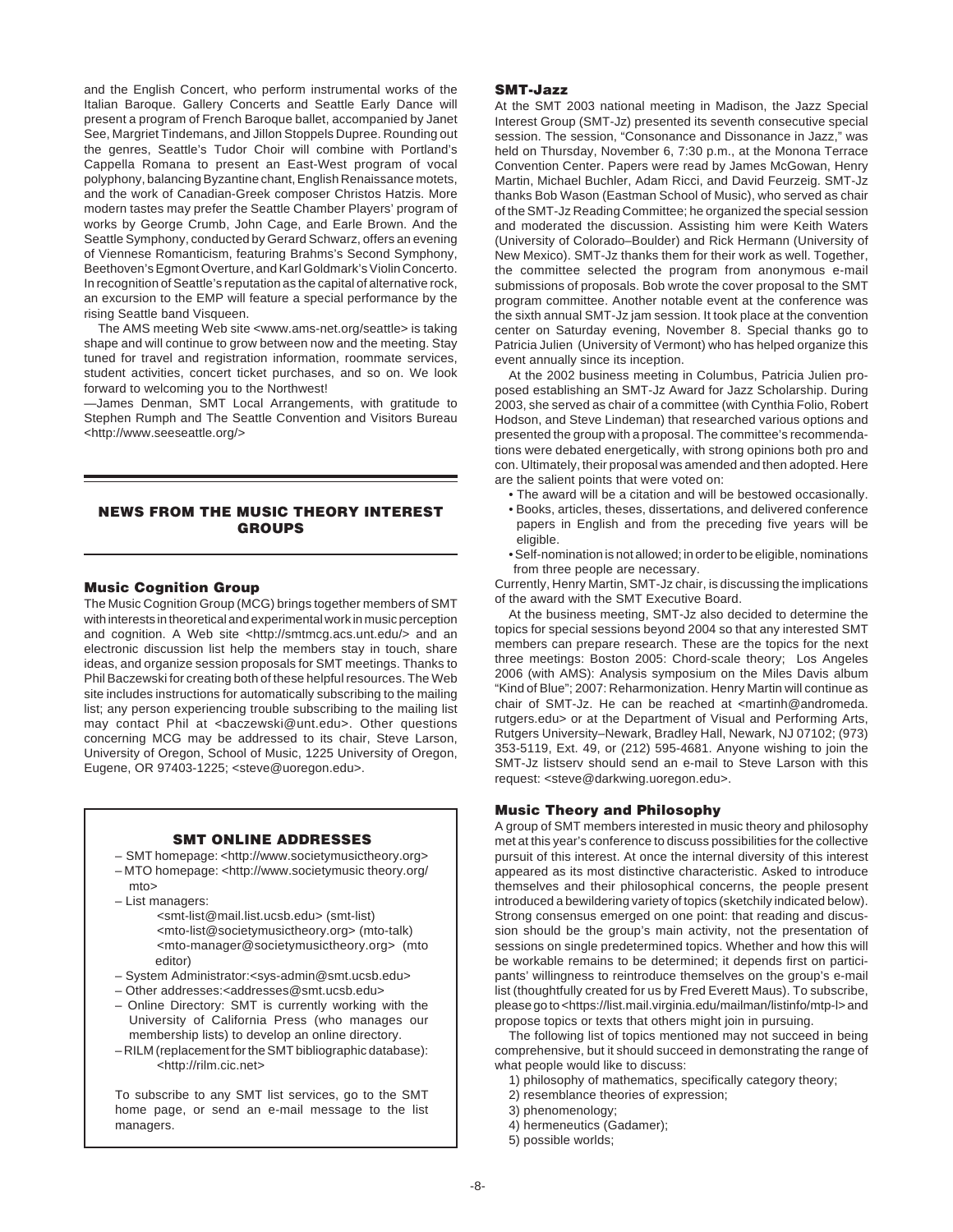- 6) Adorno, as a point of intersection of many topics, including the imitation of artworks in writing about them, and the transition from late romanticism to modernism;
- 7) feminist philosophy, particularly its distinctive models of relations;
- 8) a number of issues connected to commerce and politics;
- 9) time: many writers were mentioned here, including Bergson,

Hasty, Heidegger, and Stambaugh (a writer about Buddhism); 10) better formulation of the questions that music theory might be trying to answer;

11) ethics of analysis, including explicit consideration of topics, language, and audiences.

Please join the list, and join one or more of the groups that form within it. We hope to create opportunities for learning, as well as for the development of the decentralized ways of proceeding that our meeting seemed to suggest.

### **Music Informatics Group**

The music informatics group (MIG) is intended for music theorists involved in research involving information technologies. It had its inaugural meeting during the November conference in Madison. A special session was held on Thursday night, with presentations by Panos Mavromatis and Matthew Brown; Marcus Castrén, Mikael Laurson, and Mika Kuuskankare; Timothy Koozin; and Eric Isaacson and Brent Yorgason. At the group's organizational meeting, one priority that was agreed upon was to work to establish an open database of encoded music to support computer-based music research. A proposal for a special session is planned for the 2004 SMT meeting. The Music Informatics Group maintains an e-mail list. Interested people may subscribe through a link on the group's Web site: <http://theory.music.indiana.edu/smtmig/>.

### **Popular Music Interest Group**

The Society for Music Theory's Popular Music Interest Group, founded in 1998, is dedicated to promoting the scholarly study of popular music through methods including musical analysis and theory. Our goals include ensuring academic recognition for popular music research, encouraging more scholars of music theory to engage popular repertoires, and encouraging scholars of popular music to make effective use of musical analysis and theory. The Popular Music Interest Group presented its fifth special session at the SMT annual meeting in Madison: "From Motive to Mixdown: Influence, Inspiration, and Innovation in Popular Music." The session was moderated by Adam Krims and presentations were given by John Brackett, Jocelyn Neal, Andrew Flory, and David Carson Berry.

Anyone interested in the scholarly study of popular music is invited to join or visit SMT-Pop's electronic discussion list (pop-analysis). Simply go to <http://listserv.unc.edu>. Use the "Search for List"

## **SMT Nominations**

SMT offices open for the 2004 election include president-elect, secretary, and two members of the Executive Board. SMT members who would like to submit nominations for presidentelect or Executive Board Members should contact Poundie Burstein, chair, SMT Nominating Committee, Hunter College, 695 Park Avenue, New York, NY 10021; <poundie@aol.com>. According to SMT bylaws, nominations for secretary are made to the SMT Executive Board; suggested nominees for this office should be directed to Joel Lester, SMT President, Mannes College of Music, 150 West 85th Street, New York, New York 10024; <lesterj@newschool.edu>. Self-nominations are perfectly acceptable. The deadline for all nominations is April 1.

command to find "pop-analysis." This will take you straight to a window where you can type in your name and e-mail address to subscribe. The new chair of SMT-Pop for 2004 will be Jocelyn Neal. Anyone interested in the group may contact her either at: Department of Music, University of North Carolina at Chapel Hill, CB #3320 Hill Hall, Chapel Hill, NC 27599-3320, or via e-mail at <jneal@email.unc.edu>.

### **Pedagogy Interest Group**

At the recent SMT meeting in Madison, the Pedagogy Interest Group sponsored a session devoted to current theory and aural skills curricula. Papers were read by Richard B. Nelson (Cleveland Institute), who chaired both the session and the selection committee; Anthony J. Kosar (Westminster Choir College), Theodore K. Matthews (Agnes Scott College), Teresa Davidian (Tarleton State University), Susan Piagentini (Northwestern University), and Donald Watts (Towson University). Proposals have been solicited for a 2004 session about the teaching of musical form. These will be read blindly and selected by a committee consisting of Donald Watts (committee chairperson, Towson University), Jean Hellner (Concordia College), Damon Sink (University of Dayton), and John Lane (Wheaton College). At our group meeting, Clemens Kemme, a colleague from Amsterdam, spoke about his experiences teaching form by coaching solo performers and ensembles in master-class formats. The group found his remarks interesting and decided to form a subcommittee that will propose a special session in this format for the 2005 meeting. Gerald Zaritzky (New England Conservatory) volunteered to serve as committee chair. He will be assisted by Diane Luchese (Towson State), Glen Wegge (Luther College) and Clemens Kemme (Amsterdam).

After a long battle with cancer, John Clough, Slee Professor at State University of New York at Buffalo, left us. He passed peacefully in his sleep on September 2, 2003. John's contributions in music were many: His introductory theory text, coauthored by Joyce Conley and Claire Boge, is in its third edition. He is well known for his work in diatonic theory and neo-Riemannian theory, receiving theSMT Outstanding Publication Award in 1993 for the ground breaking work on maximally even sets, which I was honored to have coauthored with John. He was the originator and principal organizer of the SUNY-Buffalo Working Group, which organized a series of symposia at SUNY–Buffalo in 1993, 1997, and 2001. The papers given at the 1997 symposium focused on neo-Riemannian theory and were published as a collection in a special issue of the Journal of Music Theory, 42.2 (1998). John also served as editor of Music Theory Spectrum from 1986 through 1988.

John's teaching career began at the Oberlin Conservatory of Music, followed by a position at the University of Michigan. His last post was the prestigious Slee Chair in the Music Department at SUNY–Buffalo. As those who knew John would testify, John always had time for students, colleagues, and friends. He was a great organizer and motivator, and he had the remarkable gift of asking the right question or making the right suggestion that would lead to new and fruitful discoveries in one's research. In his own research, John often integrated mathematics and music theory. His works with Gerald Myerson on Cardinality equals Variety were published in both music theory and mathematics journals (see Journal of Music Theory, 29.2 (1985) and American Mathematical Monthly 93.9 (1986)). This marriage of disciplines can be seen in most of his work.

In his spare time, John had two passions. He enjoyed running and ran marathons (26+ miles) well into his 60s. His other passion was playing blackjack, and he was good! He knew the odds and taught himself how to count and wager bets. I played at tables with him many times, and he would almost always win. Unlike John, I almost always lost.

John will be missed!

—Jack Douthett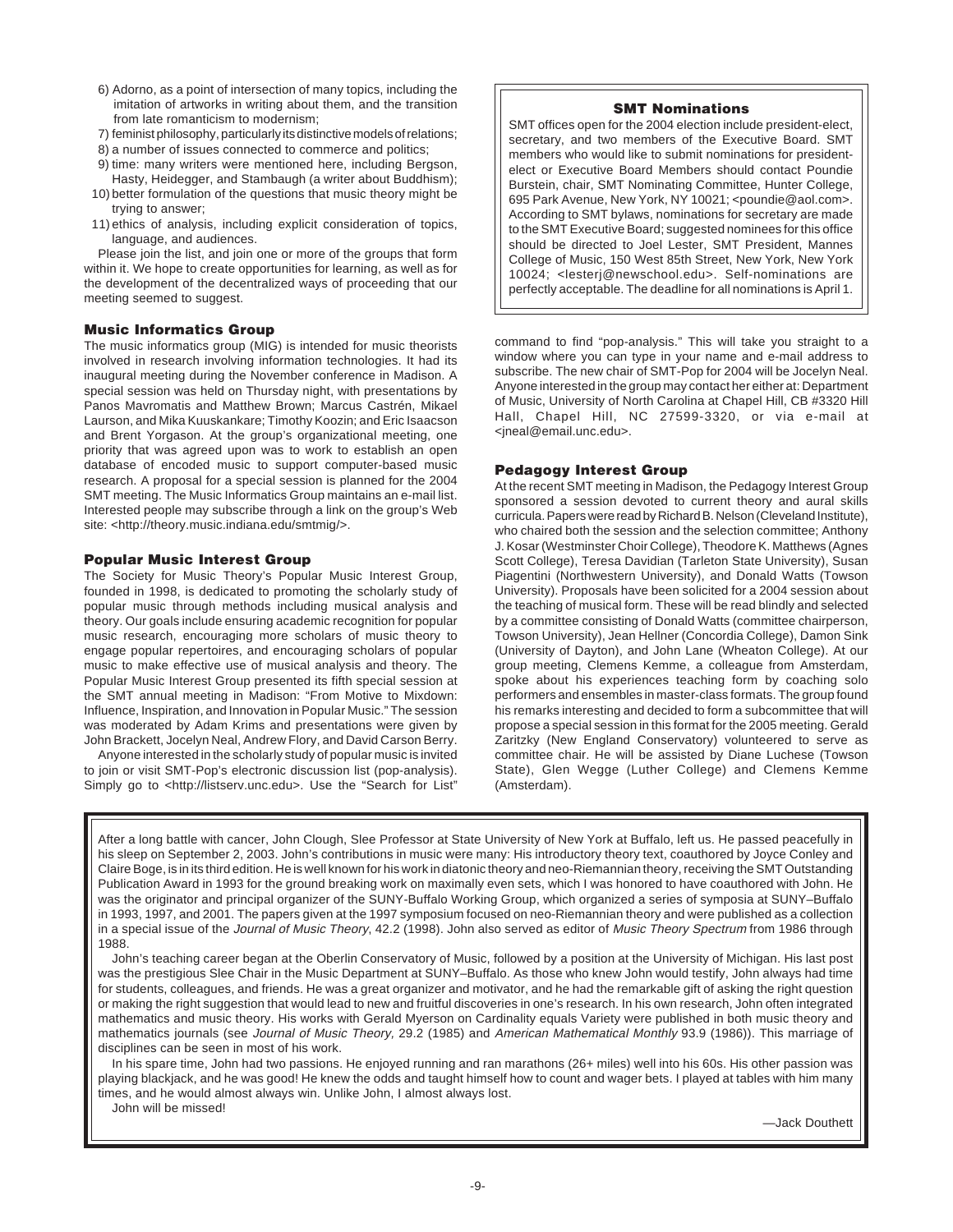### **Future SMT Meetings**

| 2004 | November 11–14 | Seattle, WA (joint meeting with<br>AMS)     |
|------|----------------|---------------------------------------------|
| 2005 | November 9-13  | Boston, MA (solo meeting)                   |
| 2006 | November 2–5   | Los Angeles, CA (joint meeting with<br>AMS) |

# **NEWS ITEMS**

### **Award**

The winners of the thirty-sixth annual ASCAP Deems Taylor Awards for outstanding print, broadcast, and new media coverage of music were honored at a special reception on December 4, 2003 at the Walter Reade Theatre in New York City. Lewis Rowell (Indiana University) was honored with an ASCAP/Deems Taylor award for his article "New Temporal Horizons and the Theory of Music" published in Music in the Mirror: Reflections on the History of Music Theory and Literature for the 21st Century, ed. Andreas Giger and Thomas J. Mathiesen (University of Nebraska Press, 2002). Professors Giger (Louisiana State University) and Mathiesen (Indiana University) also received ASCAP/Deems Taylor awards as editors of the book.

### **New Publication**

In October 2003, Routledge Press (New York and London) published Benjamin Ayotte's book, Heinrich Schenker: A Guide to Research, the first book-length Schenkerian bibliography. Ayotte, a PhD candidate at Michigan State University, received a SMT Publication Subvention Grant for this book in 2002.

### **American Mathematical Society**

The American Mathematical Society and the Mathematical Association of America hosted a special session, "Mathematical Techniques in Musical Analysis," at their national joint meeting in Phoenix, Arizona, January 7–10, 2004. The special session was co-organized by Robert Peck (Louisiana State University) and Judith Baxter (University of Illinois at Chicago). Authors and presenters of talks at the meeting were: Julian Hook, Ian Quinn, Edward Gollin, Michael Buchler, Jack Douthett, Richard Plotkin, Stephen Soderberg, Guerino Mazzola, Moreno Andreatta, Thomas Noll, Robert Peck, Jon Wild, Murray Bremner, Mik Bickis, Anja Volk, Michel Broué, David Clampitt, Norman Carey, Vittorio Cafagna, Domenico Vicinanza, Richard Krantz, Ciro Scotto, Robert Morris, Chantal Buteau, Clifton Callender, Franck Jedrejewski, Nora Engebretsen, and Adrian Childs.

Plans are being made for another special session at the AMS/MAA joint national meeting in New Orleans, LA, in January 2007. For more information about this meeting (or the Phoenix meeting), please contact Robert Peck either at <rpeck@lsu.edu>, or at the following postal address: School of Music, Louisiana State University, School of Music, Baton Rouge, LA, 70803.

### **Society for Music Analysis**

Following the recent elections of the Society for Music Analysis, the newly elected president, Dr. Amanda Bayley of the University of Wolverhampton, is keen to increase the international standing of the Society and would welcome new members from overseas. Forthcoming events are listed separately in this Newsletter and conference details are regularly updated on the Web site at <http:// www.sma.ac.uk>.

The SMA aims to improve its international profile by collaborating with European and North American organisations through sponsored conference sessions, themed events, and joint conferences. The breadth and variety of events associated with the SMA reflect music analysis in its broadest sense and current developments in musicology.

The SMA is particularly interested in developing links with composers and performers as well as academics, and encouraging interdisciplinary discourse.

# **SUMMER DEVELOPMENT OPPORTUNITIES**

### **Institute for Advanced Studies in Music Theory** (June 24–27, 2004)

The Institute for Advanced Studies in Music Theory is a premier professional think tank dedicated to communal inquiry at the highest level of scholarship. Celebrating its fourth consecutive year as an independent, privately supported innovation in our field, the Institute is pleased to announce its annual summer Institute at Mannes College of Music in New York City from June 24–27, 2004 on the topic of Musical Form.

The Institute for Advanced Studies in Music Theory provides a unique opportunity for outstanding scholars from around the world to gather in a collegial setting to intensively explore a different topic each year through a comprehensive series of participatory workshops, plenary sessions, and special presentations emphasizing interactive dialogue and debate under the expert guidance of a rotating faculty of peers. Previous topics were Historical Music Theory (2001), Schenkerian Analysis (2002), and Transformational Theory (2003). Future topics include Rhythm and Temporality (2005) and Chromaticism (2006).

The distinguished faculty of the 2004 Institute on Musical Form is co-chaired by William Caplin (McGill University) and Janet Schmalfeldt (Tufts University), and includes Jonathan Bernard (University of Washington), Scott Burnham (Princeton University), Warren Darcy (Oberlin College), James Hepokoski (Yale University), and Robert Morgan (Yale University). Our special guest is the noted scholar and performer Charles Rosen.

Each member of the Institute attends the two plenary sessions and special presentation, and enrolls in two of the six workshops for the entire Institute. Each workshop requires prior reading and preparation, meets as a working group for three intensive 3-hour sessions under faculty direction, and is limited to fifteen professional scholars who participate on an active and contributing basis. There is no enrollment fee, but selection is highly competitive. Communal meals, a reception, and a celebratory banquet are provided free of charge, and affordable housing is available.

Electronic applications will be accepted via the Institute's Web site at <www.mannes.edu/mi> from January 1 to March 1, 2004. Kindly direct all inquiries to Wayne Alpern, Director, The Institute for Advanced Studies in Music Theory at <mannesinstitute@aol.com>.

### **CMS Summer Workshops**

The College Music Society sponsors several opportunities for professional development. Its offerings in 2004 include one workshop of special interest to theorists, along with two others of broader scope. Some information on the workshops is provided below. For additional information, contact: The College Music Society, 202 West Spruce St., Missoula, MT 59802; (800) 729-0235; <http:// collegemusicsociety.org/>; or visit the CMS professional development homepage at <http://www.music.org/activities/ProfDev/ profdevhome.html>.

# **Sixth Annual Summer Music Technology Institute**

(June 5–10, 2004) Illinois State University

This year the workshop will focus on laptop music studio, music tools for nonmajors, and technology potpourri. Instruction will consist of lecture and demonstration, hands-on training, vendor presentations, and open lab time in four Macintosh and Windows labs. The faculty will include Henry Panion (University of Alabama–Birmingham), Sam Reese (University of Illinois), Peter Webster (Northwestern University), and David Williams (Illinois State University). For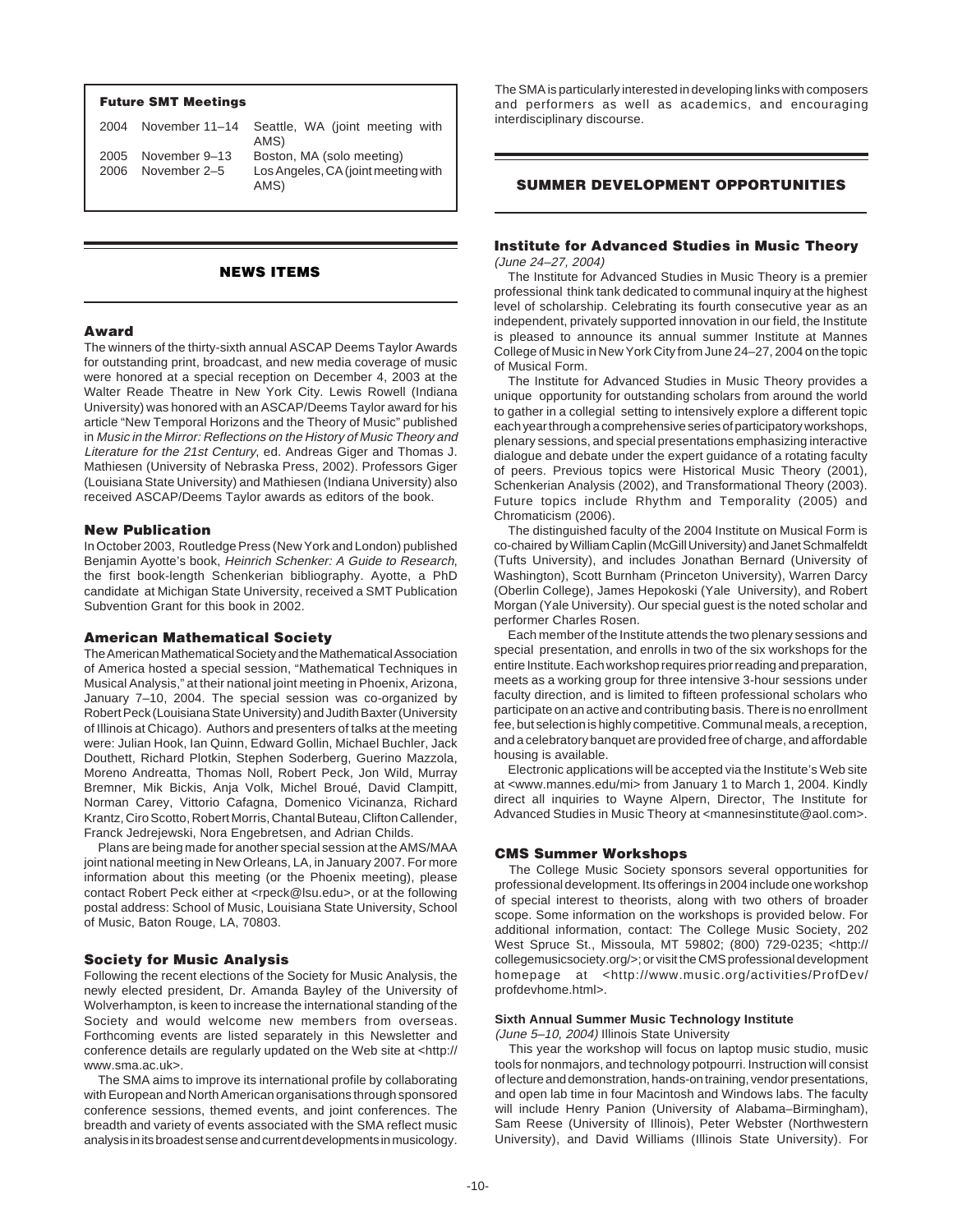information about the conference, contact: Jody DeCremer at (309) 438-3921 or <decremer@ilstu.edu>.

# **Intensive Summer Residencies in World Music**

(July 6–17, 2004) New England Conservatory, Boston

**Session I.** Music of the African Diaspora: South Africa, Haiti, and the U.S. (July 6–July 11). An exploration of selected African and African-based musics in the Old and New Worlds celebrating two important anniversaries in the world history of African culture occurring in 2004: the tenth anniversary of the end of Apartheid rule in South Africa, and the 200th anniversary of the founding of the Haitian Republic.

**Session II.** Hindustani Music: Raga and Tala (July 12–July 17). The two pillars of composition and improvisation in the classical music of North India, raga and tala (melodic and rhythmic mode), will serve as the focus of this session. Students will pursue the traditional methods undertaken by performers in all media, in which compositions in a variety of melodic modes and rhythmic cycles are sung and recited while keeping time in the hand. Downloadable registration forms for Summer 2004 are available at <http:// www.newenglandconservatory.edu/summer>, or contact Margaret Ulmer, Summer School Director, either at (617) 585-1126, or at <mulmer@newenglandconservatory.edu>.

# **UPCOMING CONFERENCES AND SYMPOSIA**

# **Dutch Society for Music Theory**

(Conference: February 20–21, 2004)

The Sixth Conference of the Dutch Society for Music Theory will be held in Utrecht, in the Utrecht School of the Arts, on February 20– 21, 2004. The conference theme is "The Intensive Exchange Between Music Theory and Interpretation." Within our institutes, it is the prevailing opinion that music theory supports the practical interpretation of music. On the other hand, interpretation itself could become a topic of theoretical reflection. Or one could say that an analysis equals interpretation. What exactly do we mean with "interpretation"? What role does improvisation play in it? As could be concluded from this ambiguous inventory, the topic chosen brings many aspects of music theory together, whether it is theory of jazz, traditional music theory at conservatories, or music analysis as a research discipline.

The American theorist and pianist Janet Schmalfeldt (Tufts University) will deliver a keynote lecture entitled: "Music that Turns Inward: New Roles for Interior Movements and Secondary Themes in the Early Nineteenth Century." The conference program and information about registration and housing can be found on the society's Web site at <http://www.cva.ahk.nl/vvm/>.

### **Recorded Sound Collections and the Society for American Music**

### (Conference: March 10–14)

The Association for Recorded Sound Collections (ARSC) and the Society for American Music (SAM) will have their first joint conference in Cleveland, Ohio at the Renaissance Cleveland Hotel on March 10– 14, 2004. More than 130 papers, presentations, panels, and performances will be given. The program and information about registration, housing, and travel can be found on the SAM Web site at <http://www.american-music.org/>.

### **Analysis, Composition, and Creative Process**

(Spring Study Day, March 29, 2004)

The Society for Music Analysis, in collaboration with the Royal Musical Association, will be holding a study day on "Analysis, Composition, and Creative Process" on March 29, 2004 at the University of Surrey. The methodology of music analysis and

### **Minority Travel Grants and International Travel Grants for 2004 AMS/SMT Meeting in Seattle** (Application deadline: September 12, 2004)

The Committee on Diversity offers two grant programs for theorists attending the SMT Meeting in Seattle, Washington. Theorists belonging to an ethnic minority (defined here on the basis of the majority of current SMT members) are invited to apply for Minority Travel Grants. Up to five (5) Minority Travel Grants will be awarded by the committee.

Theorists who reside outside the United States and Canada are invited to apply for International Travel Grants. Up to three (3) International Travel Grants will be awarded by the committee. Theorists at all stages of their careers, including graduate students, are encouraged to apply for one or both of these grants.

The Committee on Diversity requests that all applicants submit their materials by e-mail; attachments should be in a standard file format (Microsoft Word docs). Complete application materials must be received by September 12, 2004. Specific guidelines for these grants can be found on the Committee on Diversity Web site <http://www.unc.edu/depts/music/ SMT\_Diverse/travel-grant.html>, or by contacting: Nancy Rao, chair, SMT Committee on Diversity <nyrao@ureach.com>.

established notions of composition and creativity will be challenged by recent developments in musicological practice and cultural production. Robert Saxton (University Lecturer and Tutorial Fellow at Worcester College, Oxford) will be one of the visiting speakers. Further information can be obtained from Steve Downes <S.Downes@surrey.ac.uk>.

# **The 2004 Experience Music Project Pop Conference**

### (Conference: April 15–18, 2004)

The 2004 EMP Pop Conference, entitled "This Magic Moment: Capturing the Spirit and Impact of Music," will be held on April 15–18 in Seattle, Washington. This conference will serve as the basis for a future special issue of Popular Music devoted to questions of style and perspective in music writing. The idea of the conference is to bring to the surface aspects of the musical experience that often get subsumed into tidier accounts (e.g., political, literary, musicological, historical, sociological, aesthetic, identity-based, and beyond).

The Pop Conference, which is sponsored by the Seattle Partnership for American Popular Music: EMP, KEXP, and the University of Washington School of Music, is an annual event that is hosted by Seattle's interactive music museum, Experience Music Project. This gathering connects an unusually broad range of academics, journalists, musicians, industry figures, and anyone else interested in ambitious music writing that crosses disciplinary walls. The 2002 conference inspired a book,This is Pop (Harvard University Press, 2004). A second book, based around the 2003 and 2004 conferences, is under development. For more information, go to the Web site: <http://www.emplive.com/visit/education/popConf.asp>.

# **Conference on Interdisciplinary Musicology**

(Conference: April 15–18, 2004)

CIM04, the first Conference on Interdisciplinary Musicology, will be held in Graz, Austria from April 15–18, 2004. It will be a forum for constructive interaction between and among subdisciplines of musicology, such as acoustics, computing, cultural studies, education, ethnomusicology, history, psychology, and theory/analysis. The conference is hosted by the European Society for the Cognitive Sciences of Music <http://musicweb.hmt-hannover.de/escom> and the Department of Musicology, University of Graz <http://wwwgewi.uni-graz.at/muwi>. The various sub- and sister disciplines of musicology are represented by the conference's participating societies. SMT is an official participating society in this international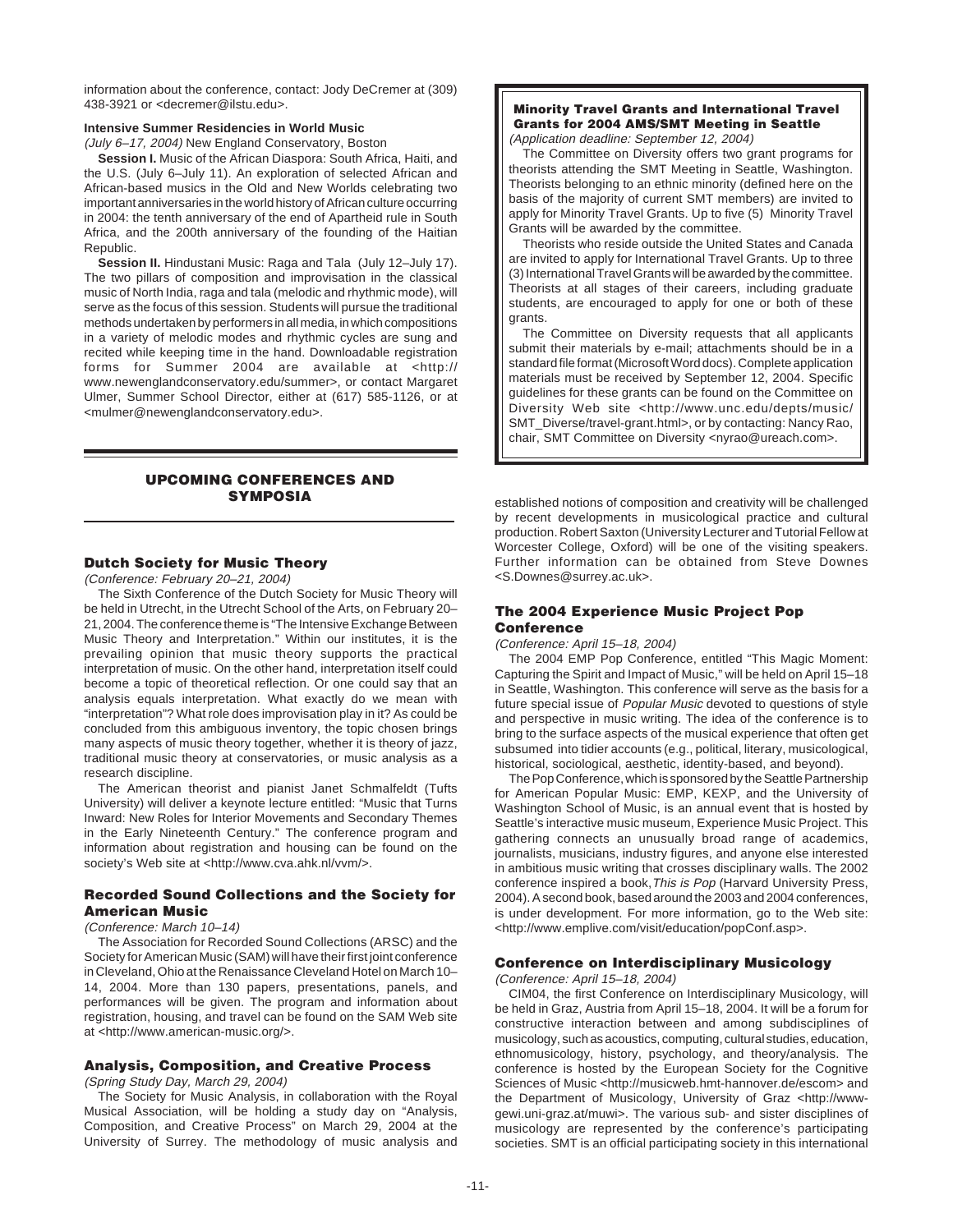event, and members of SMT qualify for a lower registration fee at CIM<sub>04</sub>

CIM04 is not only about the many subdisciplines of, and approaches to, the study of music—it is also about direct interaction between scholars with contrasting backgrounds who come together to solve common problems emerging from that study. CIM04 is about the collaborative collection of convergent evidence, and it is about climbing walls and crossing bridges.

# **Lithuanian Academy of Music, Lithuanian Composers' Union**

### (Conference: April 22–24, 2004)

The Fourth Music Theory Conference of the Lithuanian Academy of Music, Lithuanian Composers' Union will be held on April 22–24, 2004 in Vilnius, Lithuania. The theme of the conference is "Principles of Musical Composition: Aspects of Historical Spread," and the purpose of the conference is to give new impulses to the development of musicological thought. The three preceding conferences that took place in Vilnius were devoted to "Principles of Musical Composition: Theory and Practice" (1999); "Principles of Musical Composition: Between Ethno and Techno" (2001); and "Composing Principles: Continuity and Innovation in Contemporary Music" (2002).

The subthemes for the conference are: 1) etymological and evolutional aspects of the concept of compositional principle; 2) notions of compositional principles in music theory and history of various epochs (from Antiquity to the present day): systematization prospects for rising contradictions; 3) historical overview and perspectives of modern compositional principles (serialism, minimalism, etc.); 4) old and new composition: comparative structural aspects; and 5) national schools of composers and musicologists at the turn of the centuries and generations: conceptions, systems, principles. The main language of the conference is English. For more information about the conference, please contact: Lithuanian Composers' Union, Mickeviciaus 29 Vilnius 2600, Lithuania; telephone 370-5-272-1727; fax: 370-5-212-0939.

### **Macro Analysis Creative Research Organization**

(Conference: June 18–19, 2004)

Macro Analysis Creative Research Organization (MACRO) has announced that the 2004 Annual Musician's Workshop will be held June 18–19, 2004, at the Monona Terrace in Madison, Wisconsin. This is a special Tenth Anniversary workshop featuring Ten Years of Macro Analysis: a Retrospective; special sessions on interactive analysis, Schenkerian analysis and Macro analysis; and performances of the two MACRO composition competition winners. Additional information about the organization and workshop is available at <http://www.macromusic.org>. For registration and travel stipend information, please contact: Jamie Henke, MACRO Chair, before June 1, 2004 at: 613 Lowell Hall, 610 Langdon Street, Madison, WI 53703; (608) 263-6822; <jhenke@dcs.wisc.edu>.

## **International Society for the Study of Time**

(Conference: July 25–31, 2004)

The theme of the Twelfth Triennial Conference of the International Society for the Study of Time is "Time and Memory," understood in its widest sense. The July 25–31, 2004 Conference at Cambridge University will be based within the Old Court of Clare College, founded in 1326 and located in the center of the City, immediately beside the world-famous King's College Chapel. Clare's 300-yearold drooping stone bridge across the river Cam is one of the iconic landmarks of the Cambridge "backs." Delegates will take their meals in Clare's 17th century dining hall and stay in recently-modernized accommodations in the College's nearby Memorial Court. The conference program will include a free day for sight-seeing in Cambridge with its many ancient colleges, chapels, and libraries, and its magnificent Fitzwilliam Museum of Fine Art. The free day will conclude with a guided evening excursion to nearby Ely Cathedral, a landmark in English medieval architecture, whose famous Gothic lantern has for centuries provided a beacon for travellers in the Cambridgeshire fens. For more information about the conference, visit <http://www.StudyofTime.org/Conferences/conf.htm>.

### **International Conference on Music Perception and Cognition**

### (Conference, August 3–7, 2004)

The eighth International Conference on Music Perception and Cognition (ICMPC8) will be held at Northwestern University in Evanston, Illinois, August 3–7, 2004. The biennial ICMPC is the world conference on music psychology and related disciplines. The 2004 ICMPC conference follows meetings of the music perception and cognition research community in Kyoto, Japan (1989), Los Angeles, U.S.A. (1992), Liège, Belgium (1994), Montréal, Canada (1996), Seoul, South Korea (1998), Keele, U.K. (2000), and Sydney, Australia (2002). ICMPC8 will be sponsored by the Society for Music Perception and Cognition (SMPC). Other participating societies include: the European Society for the Cognitive Sciences of Music (ESCOM), the Asia-Pacific Society for the Cognitive Sciences of Music (APSCOM), Australian Music & Psychology Society (AMPS), the Japanese Society for Music Perception and Cognition (JSMPC), the Korean Society for Music Perception and Cognition (KSMPC), and the Argentine Society for the Cognitive Sciences of Music (SACCOM). For more information, please visit the conference Web site at <http://www.northwestern.edu/ icmpc/>.

### **Nordic Musicological Congress**

(Conference: August 11–14, 2004)

The Fourteenth Nordic Musicological Congress will be held at the Sibelius Academy, Helsinki, in August 11–14, 2004. The Nordic Musicological Congress has served as an important forum for scientific discussion among music researchers and other interested parties from the Nordic countries since 1948. The purpose of the Helsinki congress is to widen the scope of music scholarship and broaden the conceptions of music research. There are five main themes in the congress: 1) performing and culture, 2) music cultures in Northern Europe, 3) interactions between musical practice and research, 4) musical analysis and interpretation, and 5) music education and psychology. The deadline for proposal submission was December 15, 2003. The Web site for the congress is <www.siba.fi/NMK2004>. Questions about the congress should be directed to Pirre Pauliina Maijala, Congress Coordinator, 14th Nordic Musicological Congress, Sibelius Academy, Helsinki, Finland; <nmk2004@siba.fi>.

### **Nadia Boulanger and American Music**

(Conference: October 7–9, 2004)

The American Music Research Center and College of Music, University of Colorado at Boulder will host an international symposium and concert series: "Nadia Boulanger and American Music," on October 7–9, 2004. Some 30 presenters from the U.S., Canada, France, and the U.K. will discuss Boulanger's huge impact in many roles, but chiefly as teacher to dozens of American students, from Aaron Copland to Quincy Jones. The conference will feature performances of her and her sister Lili's music, and it will devote a morning session to a "reminiscence round table" that is open to any former students who care to take part. For more information, contact Trudi Wright, AMRC, University of Colorado, 301 UCB, Boulder, CO 80309; telephone: (303) 735-3645; <amrc@colorado.edu>. The program and registration information can be found at <http://wwwlibraries.colorado.edu/amrc/conferences.htm>.

# **CALLS FOR PAPERS AND ARTICLES**

# **CUNY Graduate Students in Music**

(Proposal deadline: February 15, 2004)

The City University of New York Graduate Students in Music will be holding its seventh annual conference (CUNY GSIM) at the CUNY Graduate Center in New York City on April 24, 2004. This year's conference will focus on Intra-Disciplinary Approaches to Popular Music. Graduate students in the areas of musicology, music theory,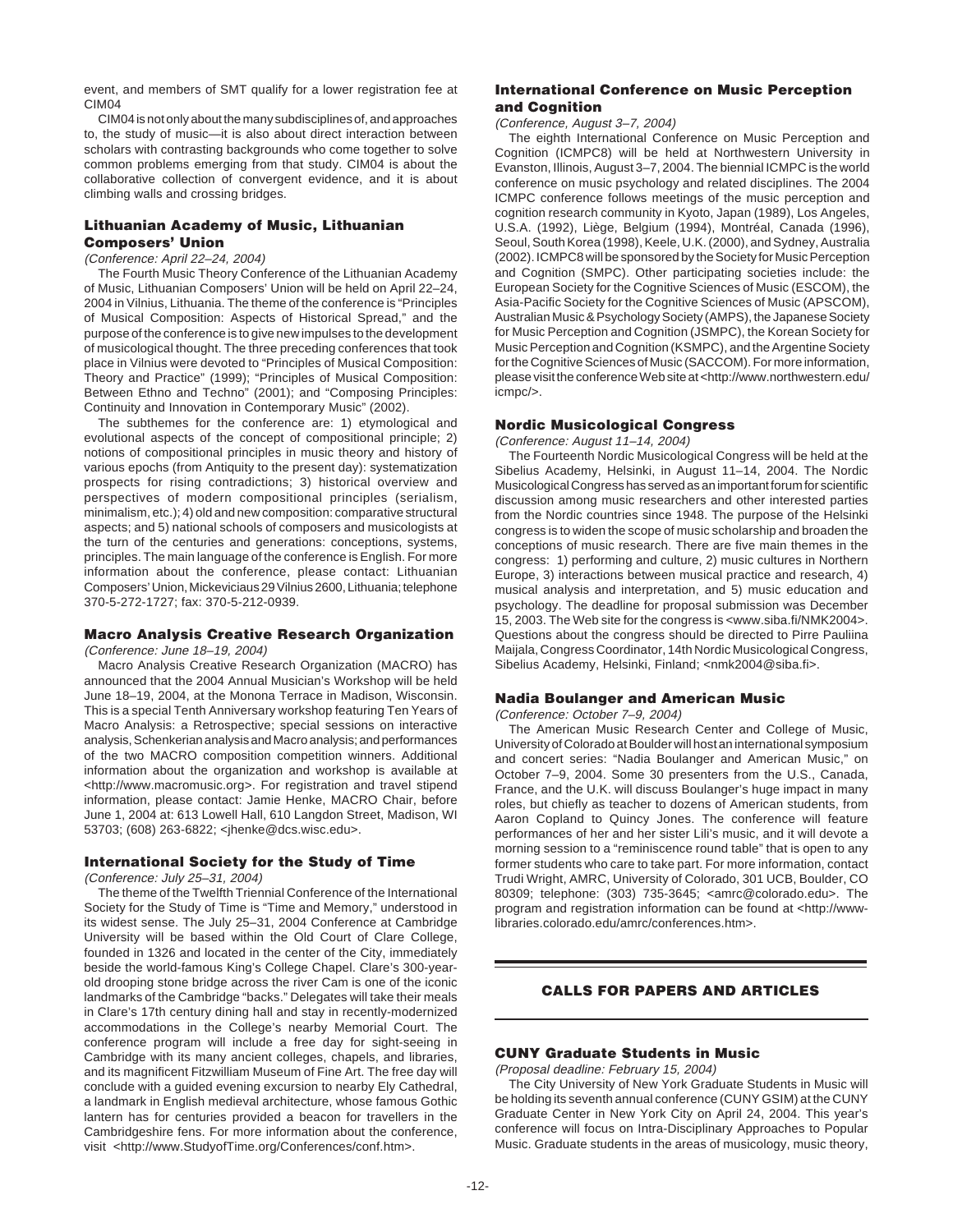peformance studies, and ethnomusicology are invited to submit proposals concerning any aspect of scholarly research on popular music by February 15, 2004. A special Keynote Panel includes CUNY professors and popular music scholars Ellie Hisama, Shaugn O'Donnell, and Mark Spicer. Details about the conference, including instructions on how to submit proposals, can be found on our Web site <http://web.gc.cuny.edu/Music/events/GSIM2004.html>. For additional information, please contact Heather Laurel Feldman at <hfeldman@gc.cuny.edu>.

# **Britannia (Re-)Sounding: Music in the Arts, Politics, and Culture of Great Britain**

(Proposal deadline: March 1, 2004)

The North American British Music Studies Association announces its inaugural conference, "Britannia (Re-)Sounding: Music in the Arts, Politics, and Culture of Great Britain," June 18–19, 2004 at the Oberlin College Conservatory of Music. We welcome papers examining music and musical life in all time periods and geographical regions of Great Britain, particularly those that examine this music in an interdisciplinary or cultural context. Abstracts of no more than 250 words for 20–25 minute individual papers or proposals for paper sessions should be sent by March 1, 2004 to Deborah Heckert, Department of Music, 3304 Staller Center, SUNY Stony Brook, Stony Brook, NY 11794-5475. For more information on the conference and/ or the society, please go to <http://qcpages.qc.edu/~jloates/ NABMSA.html>.

# **Theory and Analysis for Graduate Students**

(Proposal deadline, March 8, 2004)

The Society for Music Analysis invites papers from postgraduate students for the annual TAGS Day to be held at the Faculty of Music, University of Oxford, on May 8, 2004. Papers are invited on any aspect of music theory and analysis. In particular, papers dealing with issues in twentieth-century and contemporary music will be welcomed. Ensemble ISIS, Oxford University's New Music Group, will be participating in the day's events. Papers should last a maximum of 20–25 minutes. Proposals for papers (maximum 250 words) may be sent by e-mail to <Tamsin.paling@music.ox.ac.uk> or by hard copy to Miss Tamsin Paling, Faculty of Music, St Aldate's, Oxford, OX1 1DB, UK. Authors should include name(s) and affiliation(s), postal address, e-mail address, and daytime telephone number.

# **NEWS FROM REGIONAL AND AFFILIATE THEORY SOCIETIES**

### **Canadian University Music Society**

The Canadian University Music Society (CUMS) and the Canadian Association of Music Libraries, Archives, and Documentation Centres (CAML) will hold their annual conference jointly from May 12–15, 2004 at University of Lethbridge, Alberta as part of the Congress of the Social Sciences and Humanities. The conference program will be announced on February 28, 2004 and posted on the CUMS Web site at <http://www.cums-smuc.ca/conference/programme.html>.

Current membership dues run from July 1, and are Can\$46 for regular members and Can\$25 for students, independent scholars, and retired persons. Membership applications should be sent to CUMS, Box 507, Station Q, Toronto, Ontario, M4T 2M5, Canada. Members receive: The Canadian University Music Review, a journal with a Canadian emphasis, containing refereed articles on a wide range of musical topics, as well as reviews of current books and records; the biennial CUMS Directory, providing a complete listing of full- and part-time personnel teaching in departments, schools and faculties at some forty-one Canadian universities offering degree programs and courses in music; and the CUMS Newsletter, published in late fall and in the spring.

### **Florida State University Theory Forum**

The FSU Music Theory Society will hold its annual Forum on Saturday, February 7, 2004 at Florida State University in Tallahassee. The keynote speaker will be Daniel Harrison (Yale University). The program and directions to the forum are available at our Web site <http://otto.cmr.fsu.edu/~theory/MTS/>. For further information, please contact Scott Farrah <sdfarrah@cs.com> or Adam Roberts <adamrobertsrde@hotmail.com>, FSU Theory Forum, School of Music, Florida State University, Tallahassee, FL 32306-2098. The current officers for the Florida State University Music Theory Society are Juan Chattah, president; Craig Filar, vice president; Alexander Sanchez-Behar, secretary; Kathy Biddick, treasurer; Scott Farrah and Adam Roberts, forum co-chairs; and Jane Clendinning, faculty advisor.

# **GAMMA-UT**

GAMMA-UT, the Graduate Association of Music and Musicians at UT, is planning its fourth annual conference, which will be held on Saturday, April 10, 2004, at the University of Texas at Austin. Scholars from the areas of music theory, musicology, and ethnomusicology will meet to share their research. Papers will cover many aspects of music research and analysis, including music outside the canon (nonwestern music, popular music, film music, etc.). We are also holding our third annual concert in conjunction with the conference. This year we are featuring music for solo instrument with electronics. Please direct any questions or comments to: Beth Hiser, Conference Chair of GAMMA-UT, <gammaut@www.utexas. edu>. For further information about the conference, please visit our Web site: <http://gammaut.music.utexas.edu>.

### **Indiana University Graduate Theory Association**

The GTA Symposium will take place Friday and Saturday, February 13 and 14, in the Simon Music Center on the Indiana University campus. Our guest speaker will be Dr. Elizabeth West Marvin of the Eastman School of Music, past president of the Society for Music Theory. Information about the Symposium can be found at <http:// theory.music.indiana.edu/gta>. The Music Theory Colloquium series, presented jointly by the IU Department of Music Theory and the GTA, completed the first semester on December 3 with the second annual "analysis symposium," in which theory professors presented a brief analysis of the "Agnus Dei" from Fauré's Requiem from their unique perspective. Participating in this year's colloquium were Professors Robert Hatten, Marianne Kielian-Gilbert, Lewis Rowell, and Frank Samarotto. Plans are underway at this time to schedule speakers for the spring semester.

# **Midwest Graduate Music Consortium**

The Midwest Graduate Music Consortium is a joint venture organized by graduate students from the University of Wisconsin–Madison, the University of Chicago, and Northwestern University. Annual spring conferences, which are held either at UW–Madison, the University of Chicago, or Northwestern, allow graduate students in various fields of music to come together and share ideas on a vast array of topics. The eighth annual meeting will be held at the University of Chicago on February 27 –28, 2004. The program for the 2004 MGMC meeting will be posted on the MGMC Web site: <http:// humanities.uchicago.edu/orgs/mgmc/> in mid-January. For more information about the conference, please contact the program chair, Joti Rockwell <cjrockwe@uchicago.edu>.

# **Music Graduate Students' Association (MGSA) at the University of Toronto**

The Music Graduate Students' Association (MGSA) at the University of Toronto will hold their fourth annual conference on February 27– 28, 2004 at the University of Toronto. The theme of the conference is "The Anxiety of Influence: Musical Intersections of Old and New," and the purpose of the conference is to provide a forum for scholarly discussion by graduate students of all aspects of music—musicology, music theory, education, performance, and composition. The deadline for the submission of proposals for papers, round tables, lecture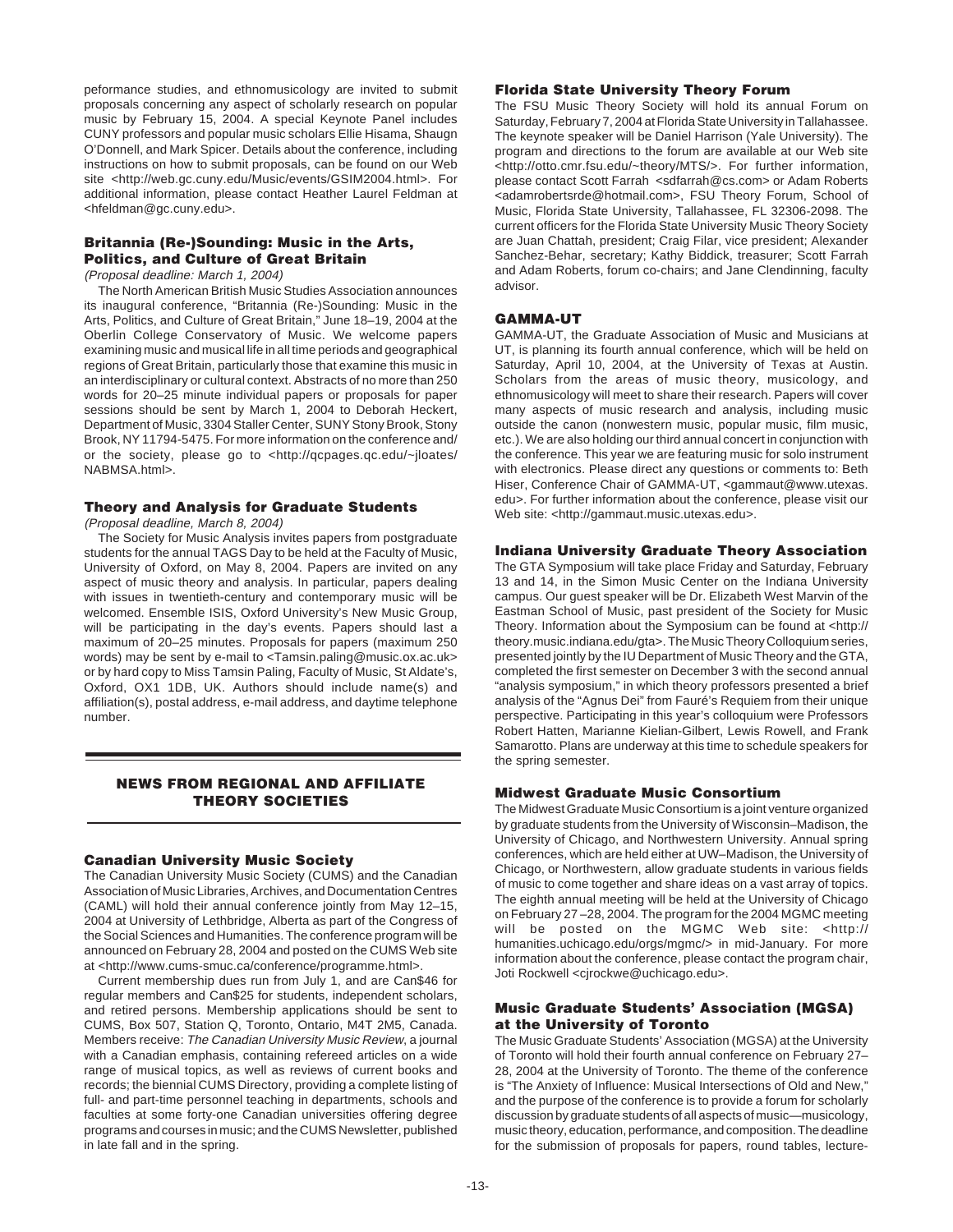recitals, compositions, and other presentations was January 8. The winning paper will be eligible for publication in the online music journal, Discourses in Music <www.discourses.ca>. For information about the conference, please contact Eleanor M. Johnston, c/o Faculty of Music, University of Toronto, Edward Johnson Bldg., 80 Queen's Park, Toronto, Ontario M5S 2C5, Canada

### **McGill Music Graduate Student Society**

McGill University's Music Graduate Student Society will hold its 2004 Symposium on March 12–14. The symposium, which will focus on evolving trends in all disciplines of musical research and performance, is titled "Initiating Dialogues: Interdisciplinary Perspectives on Music." For more information about the 2004 Graduate Symposium, please send an e-mail to <mcgillsymposium@yahoo.com>.

# **Music Theory Society of the MidAtlantic**

The Music Theory Society of the MidAtlantic will have its second annual meeting at Temple University's Esther Boyer School of Music in Philadelphia on Friday, March 26, 2004, beginning at 1:00 p.m., and concluding on Saturday afternoon, March 27, 2004. An interesting program on a variety of topics is planned. Those wishing to become members and have their names placed on the mailing list (there are no dues) are invited to contact the program chair, Joel Phillips <phillips@rider.edu>. Local arrangement questions may be directed to Ted Latham <elatham@temple.edu>. The officers of the Music Theory Society of the MidAtlantic include Pamela L. Poulin (Peabody Conservatory of Music), president; Ted Latham (Temple University), vice president; Joel Phillips (Westminister Choir College of Rider University), secretary; Steven Strunk (Catholic University of America), treasurer; Fred Schock (Peabody Conservatory of Music), Ellen Flint (Wilkes University), Michael Klein (Temple University), and Bruce Kelley (Shepherd College). The Music Theory Society of the MidAtlantic Web site <http://mtsma.shorturl.com> contains the program and abstracts from last year's meeting, as well as some pictures taken at the meeting. The webmaster is Paul Mathews (Peabody Conservatory of Music, John Hopkins University) <mathews@peabody.jhu.edu>. Questions about MTSMA may be directed to Pamela L. Poulin (Peabody Conservatory of Music, John Hopkins University), president, <poulin@peabody.jhu.edu>.

### **Music Theory Midwest**

Music Theory Midwest's fifteenth annual conference will be held May 14–15, 2004 at the University of Missouri in Kansas City, Missouri, where the manuscripts of Paul Creston are archived. The conference will coincide with a meeting of the Barr Institute for American Composition Studies, and Andrew Mead (University of Michigan) will be keynoting. Hali Fieldman <FieldmanH@umkc.edu> is coordinating the local arrangements; the program committee is composed of Anne Marie de Zeeuw, (University of Louisville), chair, with Rebecca Leydon (Oberlin College Conservatory), Peter H. Smith (Notre Dame University), Brent Yorgason (Indiana University), and Joseph Kraus (University of Nebraska).

MTMW draws its officers and executive board from the Great Lakes and Great Plains states, including Michigan, Ohio, Kentucky, Wisconsin, Indiana, Illinois, Minnesota, Iowa, North Dakota, South Dakota, Kansas, Nebraska, Missouri, Tennessee, Oklahoma, and Arkansas. Officers include Joseph Kraus (University of Nebraska), president; Ronald Rodman (Carleton College), treasurer; Claire Boge (Miami University), secretary; Deborah Rifkin (Oberlin College Conservatory), Per Broman (elected from Butler University, now at Bowling Green State University), Brian Campbell (St. John's University), and Hali Fieldman (University of Missouri-Kansas City), area representatives; with Karen Bottge (University of Wisconsin-Madison) and David Helvering (University of Iowa), student representatives. David Loberg Code (Western Michigan University) continues to maintain the MTMW Web site <http://www.wmich.edu/ ~mus-theo/mtmw/>.

MTMW welcomes members from all geographic areas. Annual dues are \$15 for regular membership, \$20 for joint membership, and \$10 for student or emeritus, and may be sent to Ronald Rodman,

MTMW Treasurer, Music Department, Carleton College, 1 North College Street, Northfield, MN 55057, <rrodman@carleton.edu>. Donations to the Arthur J. Komar Student Award are always welcome.

### **Music Theory Society of New York State**

The thirty-second annual meeting of the Music Theory Society of New York State (MTSNYS) will be held at Eastman School of Music in Rochester on April 3–4, 2004. The keynote speaker will be Harold Powers. Details regarding conference registration and MTSNYS membership (which includes subscription to the journal Theory and Practice) may be found at the MTSNYS Web site, <http:// www.ithaca.edu/music/mtsnys>.

Every year MTSNYS presents an Emerging Scholar Award to a student who gives a paper at the annual conference; part of the award consists of publication of the paper in Theory and Practice. The winner for 2003 is Jeannie Guerrero (Harvard), for her paper "Multidimensional Counterpoint and Social Subversion in Luigi Nono's Choral Music." Starting in 2004, this award will be renamed in honor of the late Patricia Carpenter. At the 2004 meeting, there will be a ceremony to officially inaugurate the Patricia Carpenter Emerging Scholar Award; a number of Carpenter's former students and colleagues will give memorials during this ceremony.

In 2005, the thirty-third annual meeting of MTSNYS will take place on April 9–10 at Baruch College in New York City. The Program Committee invites proposals for papers and presentations on any topic related to music theory. A special session on Diatonic Transformations, for which proposals are invited, will be held in honor of the late John Clough. The program committee, chaired by Steven Laitz (Eastman School of Music), includes Martha Hyde (SUNY– Buffalo), Rebecca Jemian (Ithaca College), Eric McGee (Pennsylvania State University), and Poundie Burstein (ex officio, CUNY). The postmark deadline for proposals is October 1, 2004. Guidelines for submissions of papers are posted on the MTSNYS Web site: <http:/ /www.ithaca.edu/music/mtsnys>.

MTSNYS is also happy to announce that The Sibley Music Library at the Eastman School of Music has agreed to house and catalog the archives of MTSNYS. This has come about through the efforts of past president and founding member, John Hanson. The archivist in charge of the project is David Peter Coppen. Norman Carey (Eastman School of Music) has been serving as conduit for receiving materials and reviewing them before passing them along to the library. Anyone who has archival material is encouraged to get in touch with Norman at <ncarey@esm.rochester.edu>. The archive, which is already up and running, should prove to be an invaluable resource as future scholars research the development of music theory in the United States.

### **New England Conference of Music Theorists**

The New England Conference of Music Theorists will hold its annual meeting at Boston University on April 16–17, 2004, with David Kopp serving as Local Arrangements Coordinator. The program for the meeting is available on the NECMT Web site at <http:// homepage.mac.com/necmt/>. The centerpiece of the program is a plenary session, "David Epstein and David Lewin: Nachlass and Remembrances," which will examine the scholarly legacy of two of NECMT's most distinguished and longstanding members, the late David Epstein (MIT) and David Lewin (Harvard). Speakers on this session will be Stuart Feder (New York Psychoanalytic Institute and Juilliard Evening Division), John Paul Ito (Columbia University), Fred Lerdahl (Columbia University), and Edward Gollin (Williams College). Anyone who plans to attend the meeting is encouraged to join NECMT or renew membership as soon as possible, in order to be eligible to vote in the election of a new secretary. For information on becoming a member, please see the Web site or e-mail Deborah Burton at <deborahburton@compuserve.com>.

### **Oklahoma Theory Round Table**

The Oklahoma Music Theory Round Table, the world's oldest professional music theory society, held its annual meeting in September at the University of Science and Arts of Oklahoma. Our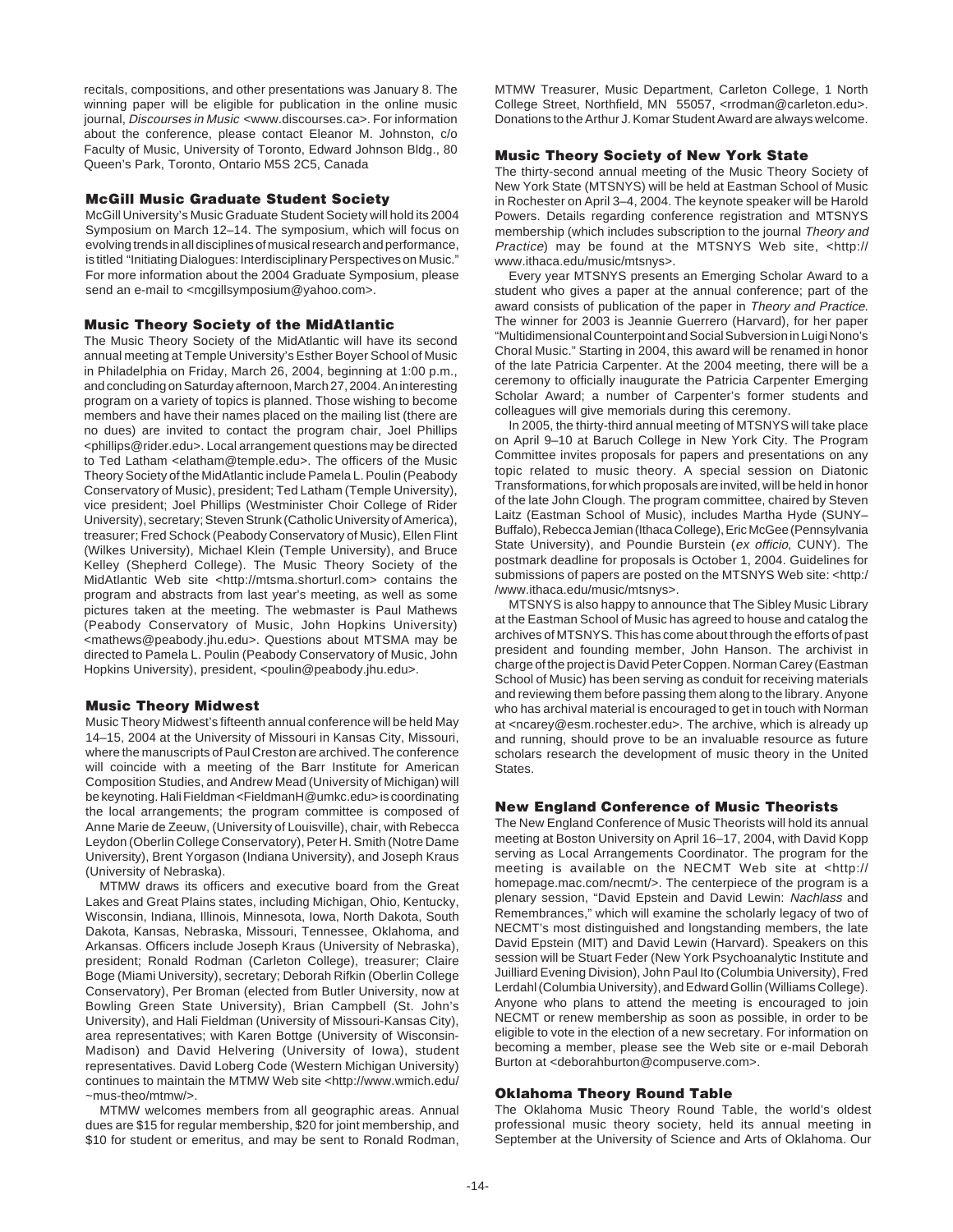thanks go out to Dr. Dan Hanson for organizing the meeting. The group enjoyed presentations by Profs. Sam Magrill (University of Central Oklahoma) and Ken Stephenson (University of Oklahoma), and a special presentation on jazz solos from guest speaker Dr. John Check (Central Missouri State University). For more information on the Round Table, visit our Web site at <http://faculty-staff.ou.edu/S/Kenneth.D.Stephenson-1/omtrt.html> or contact Ken Stephenson, Assoc. Prof. Music Theory, The University of Oklahoma, Norman, OK 73019; (405) 325-1650; <kstephenson@ou.edu>.

# **South Central Society for Music Theory**

Preparations are underway for the twenty-first annual meeting of the South Central Society for Music Theory (SCSMT). Emory University will be hosting a joint meeting of our society and Music Theory SouthEast (MTSE) on February 27–29. Kofi Agawu will deliver the keynote address. Please visit our Web site <http://www.music.ua.edu/scsmt/> for updates. SCSMT serves the states of Alabama, Kentucky, Louisiana, Mississippi, Missouri, and Tennessee, though membership is open to all people interested in the discipline, regardless of locality. Annual dues are \$15 (\$10 for students). Officers for 2003–2004 are Mark McFarland (Southeastern Louisiana University), president; James MacKay (Loyola University), vice president; Patrick Tuck (Louisiana State University), secretary; Sheila Forrester (Mississippi State University), treasurer; Timothy McKinney (University of Texas–Arlington), archivist; Stephen Peles (University of Alabama), webmaster, and Jeff Perry (Louisiana State University), listserv administrator.

SCSMT also runs a discussion forum and mailing list for music theorists in the south central US and adjacent regions. This forum, SCSMT-L, runs under the LISTSERV protocol familiar to SMT list members. SCSMT-L is an informal sounding board for music theory teachers and scholars in the region, a vehicle for conveying information about annual meetings, and a resource that permits list members to participate in program planning. All those interested in music theory pedagogy or research are invited to join. To subscribe to SCSMT-L, send an email message to <listserv@listserv.lsu.edu> with the line "subscribe scsmt-l" followed by your first and last names, in the body of the text. Make sure that the E-mail account you send it from is the account where you wish to receive SCSMT-L messages. You will receive information about how to use the list within a few days.

# **Texas Society for Music Theory**

The Texas Society for Music Theory will hold its twenty-sixth annual meeting at Texas State University in San Marcos on February 27–28. Nico Schüler will coordinate local arrangements. Our keynote address will be given by David Huron, who is on the faculty at Ohio State University. Dr. Huron is the recipient of SMT's 2002 Outstanding Publication Award for his article "Tone and Voice: A Derivation of the Rules of Voice-leading from Perceptual Principles" (Music Perception 19/1, 2001). He is also the author of The Humdrum Toolkit (a general software package for music research), of two monographs on Humdrum, and of numerous articles in the areas of music cognition, music theory, and systematic musicology. This year, the society will dedicate a special session to methodologies of music theory: how analytical and pedagogical methods shape outcomes. Participants in this special session may be invited to submit their work to the research series Methodology of Music Research (Frankfurt, New York: Peter Lang). The society also presents the Colvin Award for the best student presentation during the conference.

Current TSMT officers are Timothy McKinney (Baylor University), president; Blaise Ferrandino (Texas Christian University), past president; Philip Baczewski (University of North Texas), secretary; Jana Millar (Baylor University), treasurer; and executive board members Tim Koozin (University of Houston), Matthew Santa (Texas Tech University), Doug Rust (Centenary College), and Nico Schüler (Texas State University–San Marcos). The program committee for this year's meeting includes Eric Lai (Baylor University), David Neumeyer (University of Texas–Austin), Catherine Losada (Texas Tech University), and Stephen Slottow (University of North Texas). For additional information about TSMT, please contact: Timothy McKinney, Box 97408, Baylor University, Waco, TX, 76798-7408; (254) 710-1417; <Timothy\_McKinney@ Baylor.edu>. The TSMT Web site, maintained by Philip Baczewski, is located at <http:// tsmt.unt.edu/>.

# **West Coast Conference of Music Theory and Analysis**

The West Coast Conference of Music Theory and Analysis will hold its twelfth annual meeting in Santa Barbara, California from April 23–25, 2004 at the University of California–Santa Barbara. The conference organizers, Pieter van den Toorn and Patricia Hall, have arranged for Rose Subotnik (Brown University) to be the keynote speaker. In addition, they have set up a special panel and session on "Music Theory and Analysis Outside the Canon," with invited guests Robert Fink (University of California–LA), Victoria Johnson (University of California– Irvine), John Covach (University of North Carolina–Chapel Hill), Justin London (Carleton College), and David Neumeyer (University of Texas–Austin). We encourage all to submit paper proposals and to attend; the deadline for proposal submission is January 16, 2004. Please send an (anonymous) one-to-two page proposal that indicates whether you will be giving a 15- or 30-minute presentation; list your presentation title, name, and contact

### **REGIONAL AND AFFILIATE THEORY SOCIETY CONTACTS**

### **Canadian University Music Society**

Glen Carruthers School of Music Brandon University Brandon, MB R7A 6A9 Canada <carruthers@brandonu.ca>

### **CUNY — Graduate Students in Music**

Heather Laurel Feldman Music Program CUNY – Graduate Center 365 Fifth Avenue New York, NY 10016 <hfeldman@gc.cuny.edu>

### **Florida State University Music Theory Society**

c/o Jane Clendinning School of Music Florida State University Tallahassee, FL 32306-2098 <jane\_c@cmr.fsu.edu>

### **GAMMA–UT** c/o Gene Willet

<gammaut@mail.music.utexas.edu>

### **Indiana University Graduate Theory Association**

Amy Engelsdorfer GTA, School of Music Indiana University Bloomington, IN 47405 <aengelsd@indiana.edu>

### **McGill Music Graduate Society**

c/o Faculty of Music McGill University 555 Sherbrooke St. West Montréal, QC H3A 1E3 Canada <mgs@music.mcgill.ca>

### **Midwest Graduate Music Consortium**

Joti Rockwell, MGMC Program Chair 431 W. Roscoe Street Apt. 5A Chicago, IL 60657 <cjrockwe@uchicago.edu>

### **Music Theory Society of the MidAtlantic**

Pamela Poulin Peabody Conservatory of Music John Hopkins University 1 E. Mount Vernon Pl. Baltimore, MD 21202 <poulin@peabody.jhu.edu>

### **Music Theory Midwest**

Joseph Kraus School of Music University of Nebraska–Lincoln Lincoln, NE 68588-0144 <jkraus1@unl.edu>

### **Music Theory Society of New York State**

L. Poundie Burstein Music Department, Hunter College 695 Park Avenue New York, NY 10021 <poundie@aol.com>